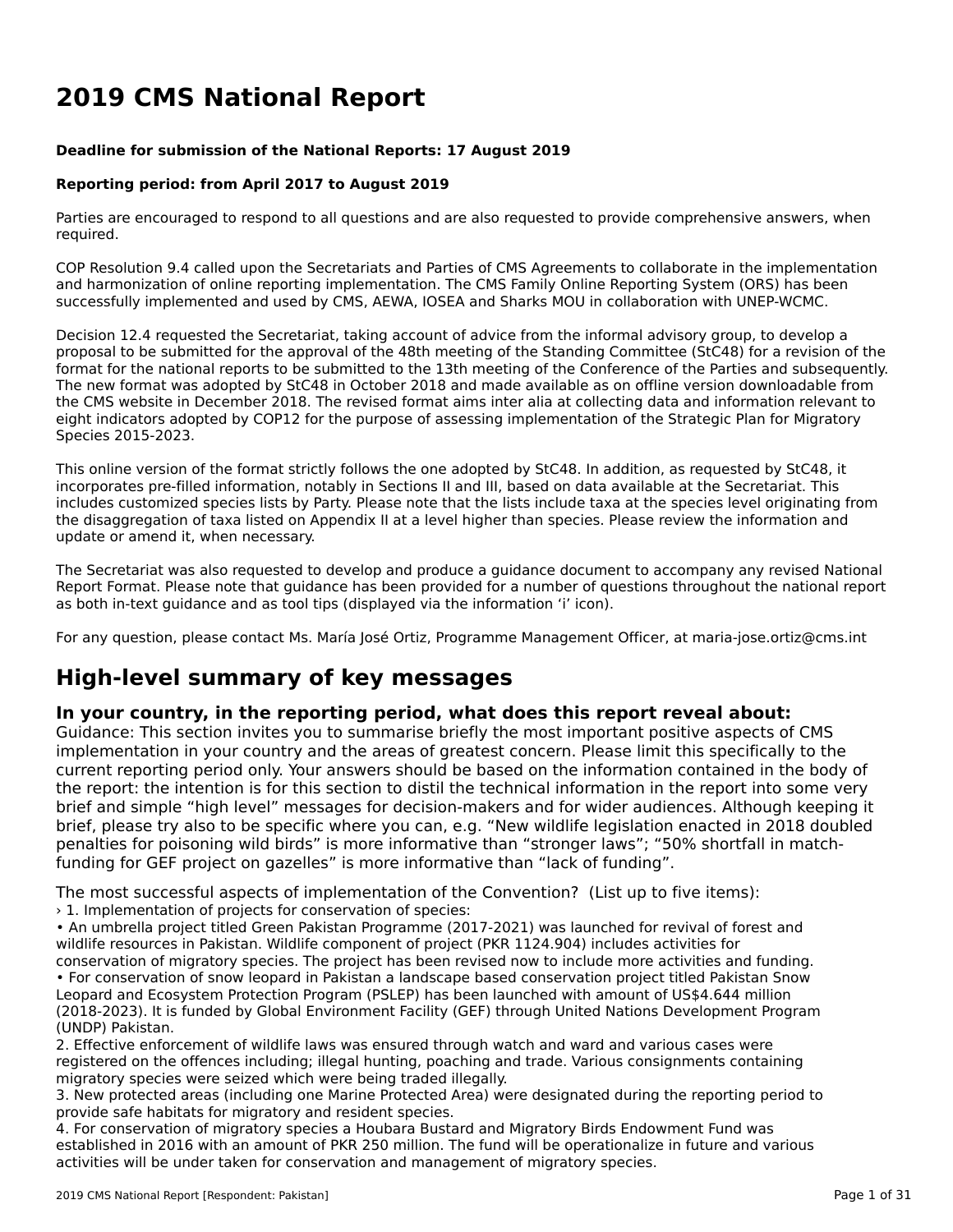5. Awareness raising on importance of wildlife to get positive attitude has been a strong component of different projects implemented by Government and NGOs (celebration of important days, school nature clubs, amerent projects implemented by Government and NG<br>preparation and dissemination of awareness material).

The greatest difficulties in implementing the Convention? (List up to five items):

- › 1. Financial constraints
- 2. Limited inter-agency cooperation/coordination
- 2. Emmed inter-agency coope<br>3. Weak institutional capacity
- 4. Remoteness of habitat areas and lack of infrastructure
- 4. Remoteness or nabitat<br>5. Human wildlife conflict

The main priorities for future implementation of the Convention? (List up to five items):

- › 1. Effective enforcement of wildlife laws through watch and ward
- 2. Training and capacity building of staff<br>2. Training and capacity building of staff
- 3. Use of modern techniques in conservation
- 3. Ose of modern techniques in conser<br>4. Research and monitoring of species
- 4. Research and mon<br>5. Awareness raising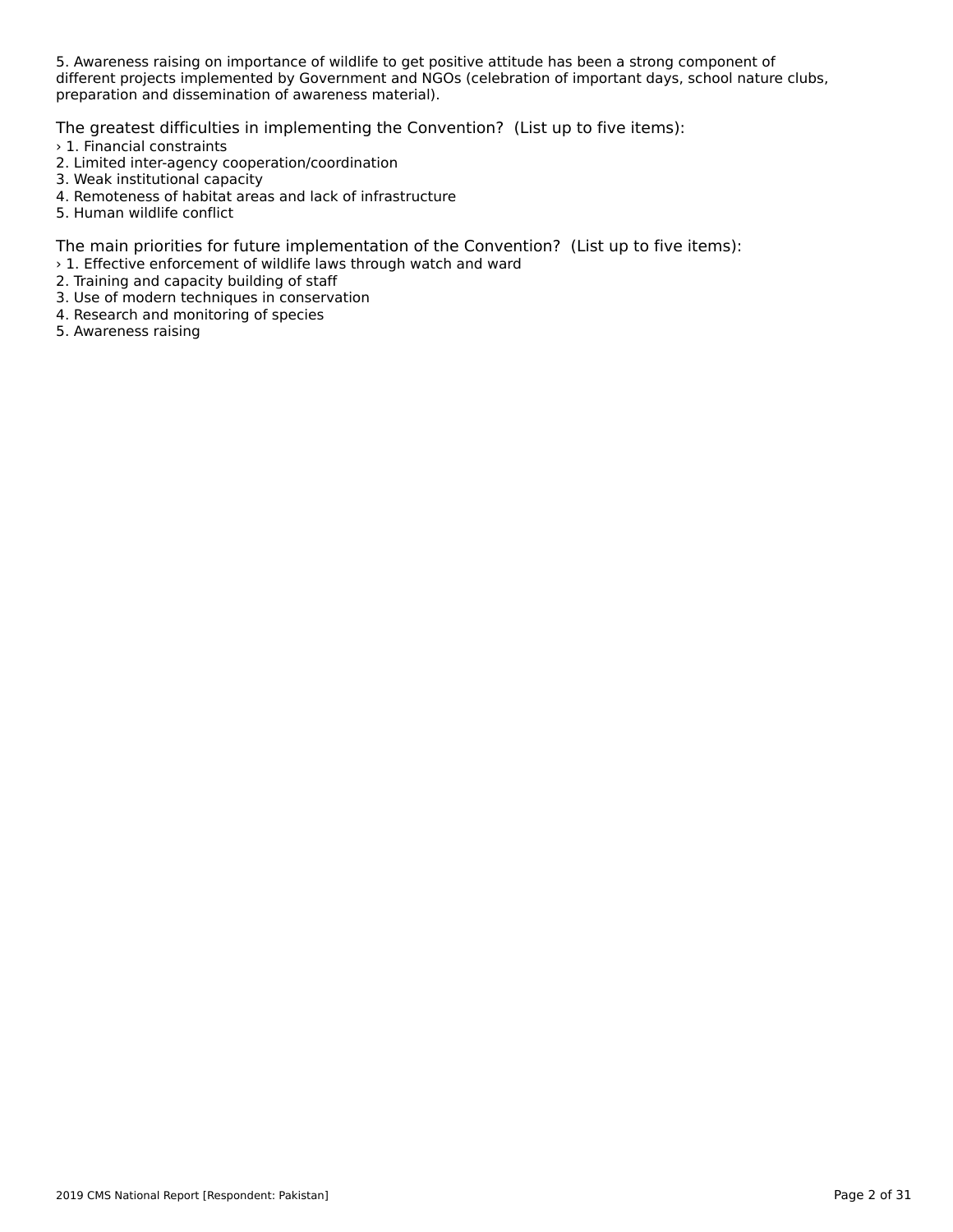### **I. Administrative Information**

Name of Contracting Party › Pakistan

Date of entry into force of the Convention in your country (DDMMYY)  $>01121987$ 

Any territories which are excluded from the application of the Convention › Nil

### **Report compiler**

Name and title › Mr. Muhammad Samar Hussain Khan, Deputy Conservator (Wildlife Inventory)

Full name of institution › Ministry of Climate Change, Government of Pakistan

Telephone › (+92 51) 9245743

Email› samar\_baloch@yahoo.com

### **Designated CMS National Focal Point**

Name and title of designated Focal Point › Mr. Muhammad Samar Hussain Khan, Deputy Conservator (Wildlife Inventory)

Full name of institution› Ministry of Climate Change, Government of Pakistan

Mailing address › LG&RD Complex, G-5/2 44000 Islamabad

Telephone › (+92 51) 9245743

Email› samar\_baloch@yahoo.com

### **Representative on the Scientific Council**

Name and title› Deputy Inspector General-Forests (Position vacant)

Full name of institution › Ministry of Climate Change, Government of Pakistan.

Mailing address › LG & RD Complex, G-5/2 Islamabad PAKISTAN

Telephone › (+92 51) 9245585

Email› To be updated later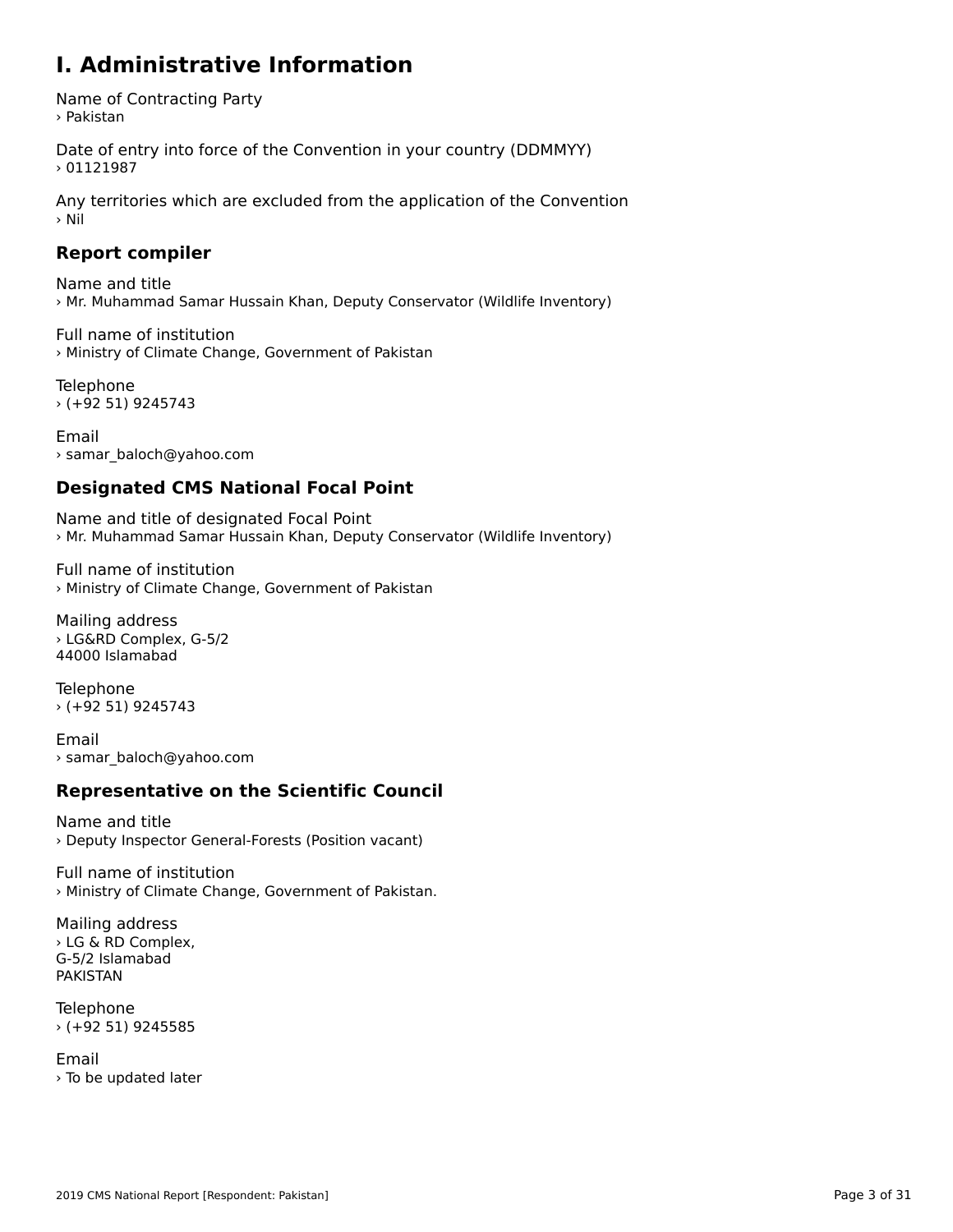## **II. Accession/Ratification of CMS Agreements/MOUs**

Please confirm the status of your country's participation in the following Agreements/MOUs, and indicate any updates or corrections required:

any apaaces of correctiv<br>Please select only one option

 $\Psi$  Yes, the lists are correct and up to date<br> $\Psi$  Yes, the lists are correct and up to date

 $\Box$  No, updates or corrections are required, as follows:

Updates or corrections:

Country participation in Agreements/MOUs:

Please select only one per line

|                                                   | Party/Signato<br>ry      | Range State, but not a<br>Party/Signatory | <b>Not applicable</b><br>(= not a Range State) |
|---------------------------------------------------|--------------------------|-------------------------------------------|------------------------------------------------|
| Western African Aquatic<br>Mammals                | □                        | $\Box$                                    | $\Box$                                         |
| West African Elephants                            | $\Box$                   | $\Box$                                    | $\Box$                                         |
| Wadden Sea Seals                                  | $\Box$                   | $\Box$                                    | $\Box$                                         |
| Southern South American<br><b>Grassland Birds</b> | $\Box$                   | $\Box$                                    | $\Box$                                         |
| South Andean Huemul                               | $\Box$                   | $\Box$                                    | $\Box$                                         |
| Slender-billed Curlew                             | $\Box$                   | $\Box$                                    | $\Box$                                         |
| Siberian Crane                                    | $\overline{\mathcal{L}}$ | $\Box$                                    | $\Box$                                         |
| <b>Sharks</b>                                     | □                        | $\overline{\omega}$                       | $\Box$                                         |
| Saiga Antelope                                    | □                        | $\Box$                                    | $\Box$                                         |
| Ruddy-headed Goose                                | $\Box$                   | $\Box$                                    | $\Box$                                         |
| Pacific Islands Cetaceans                         | $\Box$                   | $\Box$                                    | $\Box$                                         |
| Monk Seal in the Atlantic                         | $\Box$                   | $\Box$                                    | $\Box$                                         |
| Middle-European Great<br><b>Bustard</b>           | $\Box$                   | $\Box$                                    | $\Box$                                         |
| <b>IOSEA Marine Turtles</b>                       | $\overline{\mathcal{L}}$ | $\Box$                                    | $\Box$                                         |
| High Andean Flamingos                             | $\Box$                   | $\Box$                                    | $\Box$                                         |
| Gorilla Agreement                                 | $\Box$                   | $\Box$                                    | $\Box$                                         |
| <b>EUROBATS</b>                                   | □                        | $\Box$                                    | □                                              |
| Dugong                                            | □                        | $\overline{\mathcal{L}}$                  | $\Box$                                         |
| <b>Bukhara Deer</b>                               | $\Box$                   | $\Box$                                    | $\Box$                                         |
| Birds of Prey (Raptors)                           | $\overline{\mathcal{L}}$ | $\Box$                                    | $\Box$                                         |
| <b>Atlantic Turtles</b>                           | □                        | $\Box$                                    | $\Box$                                         |
| <b>ASCOBANS</b>                                   | $\Box$                   | $\Box$                                    | $\Box$                                         |
| Aquatic Warbler                                   | $\Box$                   | $\Box$                                    | $\Box$                                         |
| AEWA                                              | $\Box$                   | $\Box$                                    | $\Box$                                         |
| <b>ACCOBAMS</b>                                   | $\Box$                   | $\Box$                                    | $\Box$                                         |
| <b>ACAP</b>                                       | $\Box$                   | $\Box$                                    | $\Box$                                         |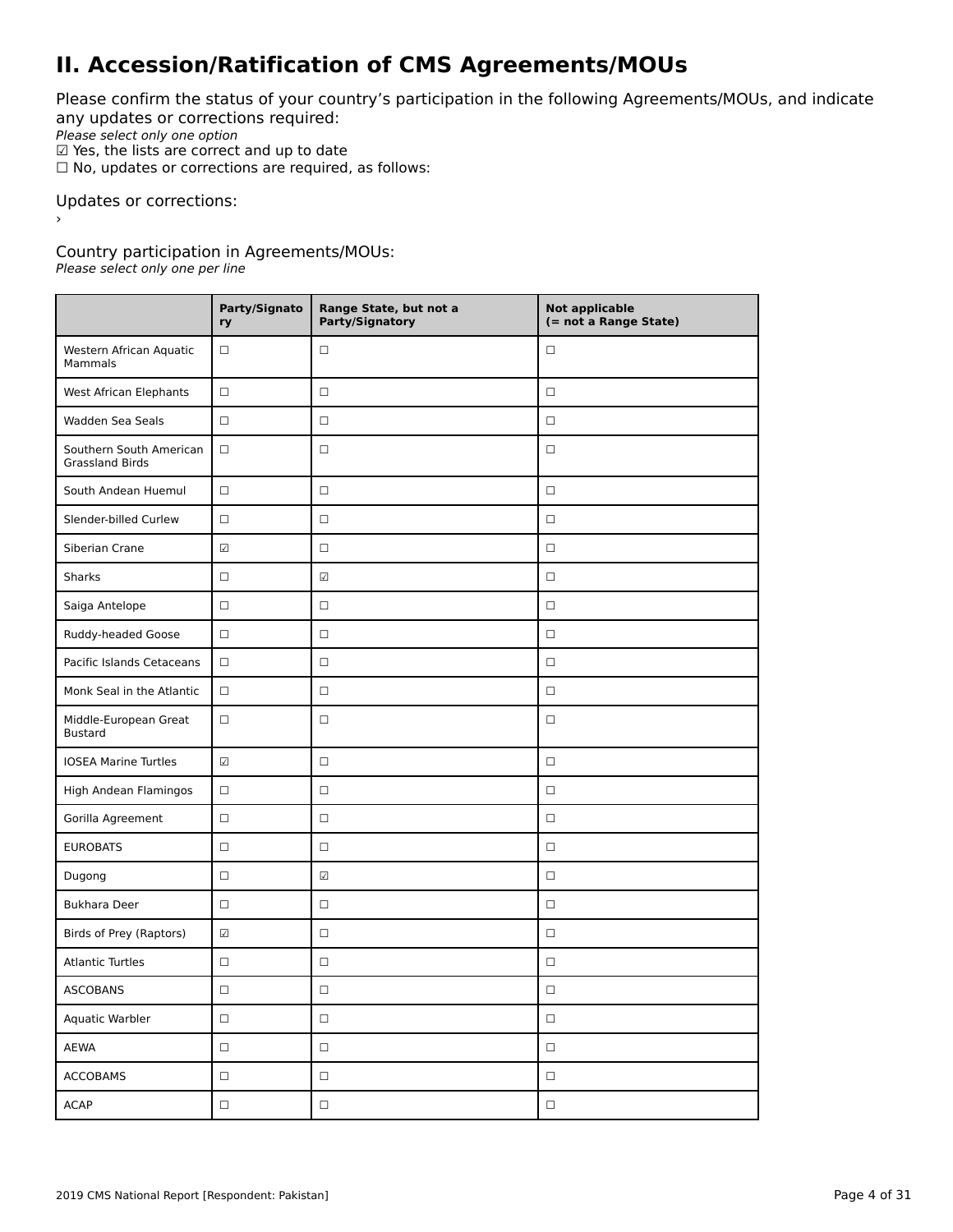# **III. Species on the Convention Appendices**

Please confirm that the Excel file linked to below correctly identifies the Appendix I species for which the

Please download the Appendix I species occurrence list for your country [here](http://tinyurl.com/y3yendbg).

Guidance: Article I(1)(h) of the Convention defines when a country is a Range State for a species, by reference also to the definition of "range" in Article I(1)(f). The latter refers to all the areas that a migratory species inhabits, stays in the deminion of Tange in Article ((1)(1). The facter felers to an the areas that a migratory species imfabits, stays in<br>temporarily, crosses or overflies at any time on its normal migration route. In adopting the current f reports, the Standing Committee was aware that there are occasional cases where it may be difficult to determine what is a "normal" migration route, and for example to distinguish this from aberrant or vagrant occurrences. This what is a "hormal" migration route, and for example to distinguish this nonraberrant or vagrant occurrences. Th<br>issue has been identified for possible examination in the future by the Sessional Committee of the CMS Scienti Council. In the meantime, if in doubt, please make the interpretation that you think will best serve the wider aims of the Convention. A note on the application of the Convention to Overseas Territories/Autonomous Regions of Parties can the convention. A note on the application of the convention to Overseas Territories/Adtonomous Re<br>be found at https://www.cms.int/sites/default/files/instrument/territories\_reservations%202015.pdf.

References throughout this report format to "species" should be taken to include subspecies where an Appendix to the References unbugnout this report format to "species" should be t<br>Convention so provides, or where the context otherwise requires.

Please select only one option

☑ Yes the file is correct and up to date (please upload the file as your confirmation of this, and include any comments $\Xi$  ies the nie is correct and up to date (please<br>you may wish in respect of individual species)

you may wish in respect of mulvidual species)<br>□ No, amendments are needed and these are specified in the amended version of the Excel file provided (please  $\square$  ivo, amendments are needed and these are specified in the<br>upload the amended file using the attachment button below).

Please confirm that the Excel file linked to below correctly identifies the Appendix II species for which the

Please download the Appendix II species occurrence list for your country [here](http://tinyurl.com/y3yendbg).

Guidance: See the guidance note in question III.1 concerning the interpretation of "Range State". Please select only one option

Please select only one option<br>☑ Yes the file is correct and up to date (please upload the file as your confirmation of this, and include any comments you may wish in respect of individual species)

☐ No, amendments are needed and these are specified in the amended version of the Excel file provided (please upload the amended file using the attachment button below).upload the amended file using the attachment button below).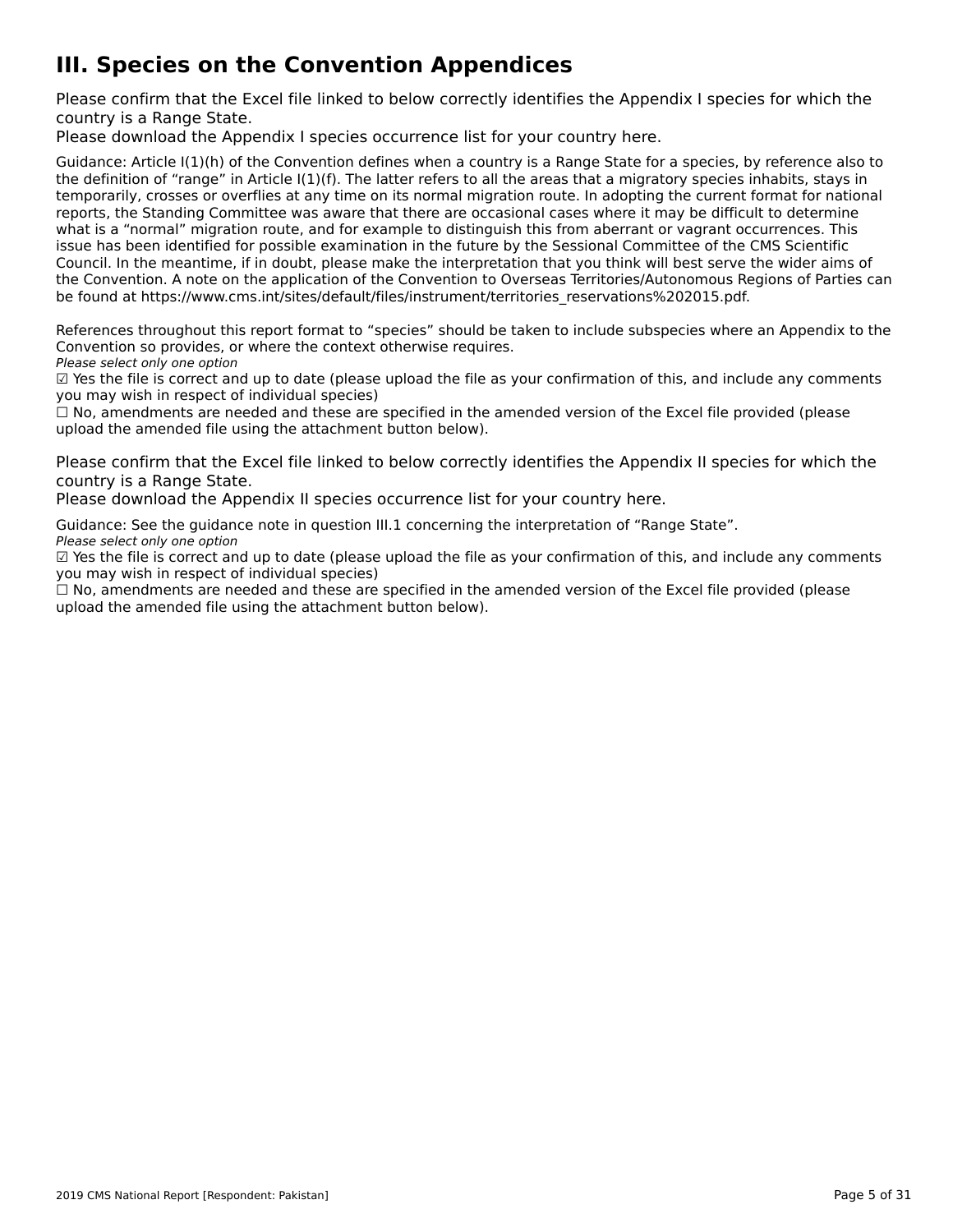# **IV. Legal Prohibition of the Taking of Appendix I Species**

Is the taking of Appendix I species prohibited by national or territorial legislation in accordance with CMS

Please select only one option Prease select only one option<br>☑ Yes for all Appendix I species  $\Box$  Yes for some species □ Tes for some species<br>□ Yes for part of the country, or a particular territory or territories  $\Box$  No

Please identify the legal statute(s) concerned› The species are protected under wildlife laws.

**Exceptions**: Where the taking of Appendix I species is prohibited by national legislation, have any exceptions been granted to the prohibition?<br>Please select only one option ☐ Yes☑ No

If yes, please indicate in the Excel file linked to below which species, which reasons among those in CMS Article III(5) (a)-(d) justify the exception, any temporal or spatial limitations applying to the exception, and the nature of the "extraordinary circumstances" that make the exception necessary.

Please download the list of species [here](http://tinyurl.com/y66dcyte), select all that apply and upload the amended file using the attachment button below.

Guidance: According to Article III(5) of the Convention, exceptions to a legal prohibition against taking of Appendix I species can only be made for one (or more) of the reasons specified in sub-paragraphs (a)-(d) of that Article. For any species can only be made for one (or more) or the reasons specified in sub-paragraphs (a)-(u) or that Article. For any<br>species you list in this table, therefore, you must identify (in the second column of the table in the species you ust in this table, therefore, you must identify (in the second column of the table in the Excernie) at le<br>one of the reasons that justify the exception relating to that species. In any case where you identify r applying, please explain (in the third column) the nature of the "extraordinary circumstances" involved. According to Article III(5), exceptions granted for any of the four reasons must also be "precise as to content and limited in space and time". Please therefore state what the specific mandatory space and time limitations are, in each case, using the and time. The ase therefore state what the specific manuatory space and time immetions are, in each case, using the<br>third column; and indicate the date on which each exception was notified to the Secretariat in accordance  $III(7)$ .

Please indicate in the Excel file linked to below the species for which taking is prohibited.

Please download the list of species [here](http://tinyurl.com/y4drhzs6), select all that apply and upload the amended file using the attachment button below.

Please identify the legal statute(s) concerned

**Exceptions**: Where the taking of Appendix I species is prohibited by national legislation, have any exceptions been granted to the prohibition?**Please select only one option** □ Yes<br>□ No

If yes, please indicate in the Excel file linked to below which species, which reasons among those in CMS n yes, please indicate in the Exception, any temporal or spatial limitations applying to the exception, and<br>Article III(5) (a)-(d) justify the exception, any temporal or spatial limitations applying to the exception, and the nature of the "extraordinary circumstances" that make the exception necessary.

Please download the list of species [here](http://tinyurl.com/y66dcyte), select all that apply and upload the amended file using the attachment button below.

Guidance: According to Article III(5) of the Convention, exceptions to a legal prohibition against taking of Appendix I species can only be made for one (or more) of the reasons specified in sub-paragraphs (a)-(d) of that Article. For any species can only be made for one (or more) or the reasons specified in sub-paragraphs (a)-(u) or that Article. For any<br>species you list in this table, therefore, you must identify (in the second column of the table in the species you ust in this table, therefore, you must identify (in the second column of the table in the Excernie) at le<br>one of the reasons that justify the exception relating to that species. In any case where you identify r applying, please explain (in the third column) the nature of the "extraordinary circumstances" involved. According to Article III(5), exceptions granted for any of the four reasons must also be "precise as to content and limited in space and time". Please therefore state what the specific mandatory space and time limitations are, in each case, using the and time. The ase therefore state what the specific manuatory space and time immetions are, in each case, using the<br>third column; and indicate the date on which each exception was notified to the Secretariat in accordance  $III(7)$ .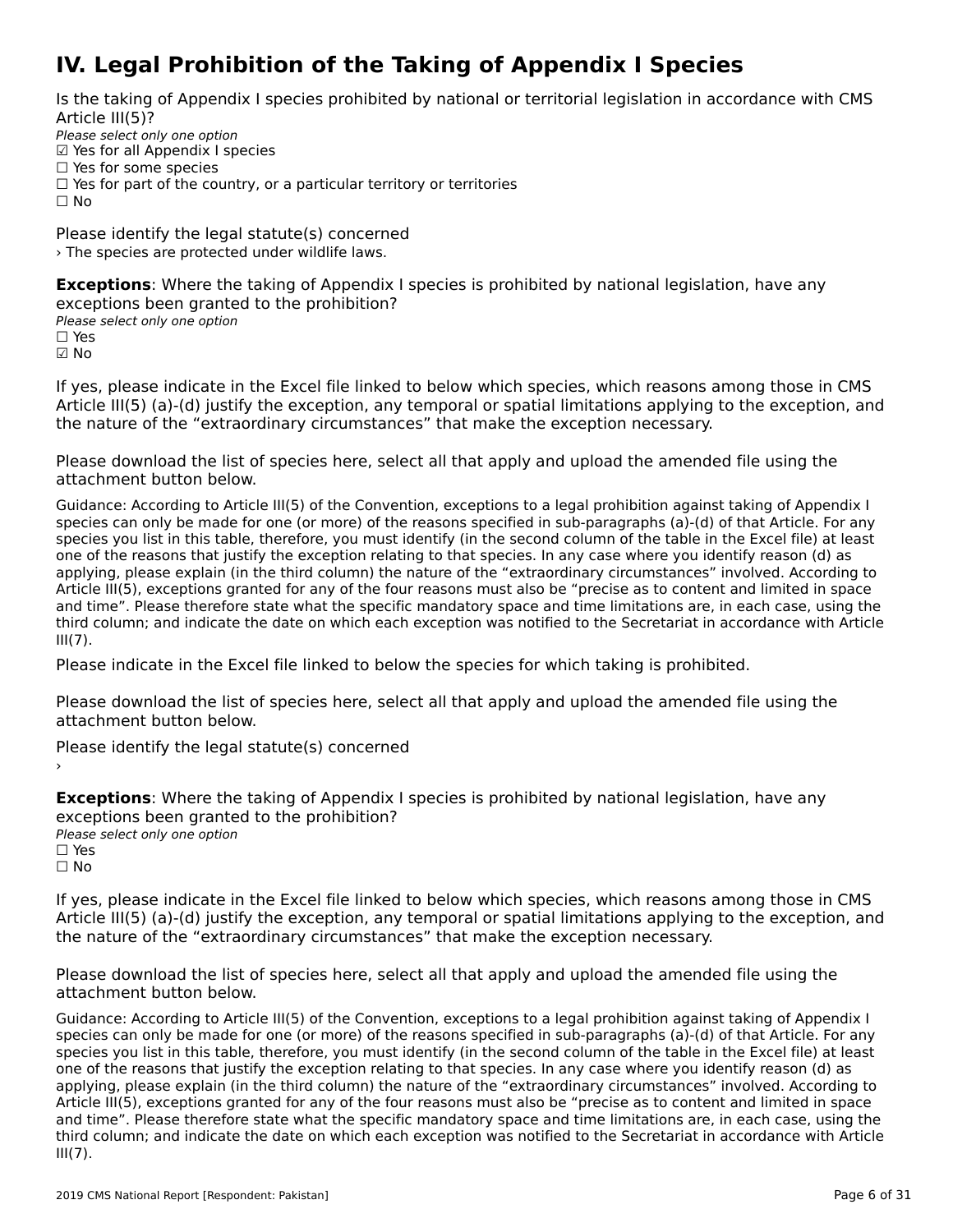Where the taking of all Appendix I species is not prohibited and the reasons for exceptions in Article III(5) where the taxing of an Appendix I species is not prombited and the reasons for exceptions in Articli<br>do not apply, are steps being taken to develop new legislation to prohibit the taking of all relevant

⊃peete∋.<br>Please select only one option □ Yes<br>□ No

Please indicate which of the following stages of development applies

ricase marcate winch o<br>Please select only one option *riease select only one option*<br>□ Legislation being considered

□ Legislation being c<br>□ Legislation in draft

□ Legislation in drait<br>□ Legislation fully drafted and being considered for adoption in (specify year)

′<br>□ Other

›

Please indicate in the Excel file linked to below the species for which taking is prohibited.

Please download the list of species [here](http://tinyurl.com/y4drhzs6), select all that apply and upload the amended file using the attachment button below.

Please identify the legal statute(s) concerned

Where the taking of all Appendix I species is not prohibited and the reasons for exceptions in Article III(5) an increase the steps being taken to develop new legislation to promint the taking or all relevant

⊃peete∋.<br>Please select only one option □ Yes<br>□ No

Please indicate which of the following stages of development applies:

ricase marcate winch o<br>Please select only one option *riease select only one option*<br>□ Legislation being considered

□ Legislation being c<br>□ Legislation in draft

□ Legislation in drait<br>□ Legislation fully drafted and being considered for adoption in (specify year)

′<br>□ Other

›

Where the taking of all Appendix I species is not prohibited and the reasons for exceptions in Article III(5)<br>de not apply, are stans being taken to develop new legislation to probibit the taking of all relevants about apply, are steps being taken to develop new legislation to promint the taking or all relevant

⊃peete∋.<br>Please select only one option  $\square$  Yes ים וכ<br>⊡ No

Please indicate which of the following stages of development applies:

. **Lease mareate which b**<br>Please select only one option

☐ Legislation being considered□ Legislation being c<br>□ Legislation in draft

□ Legislation in drait<br>□ Legislation fully drafted and being considered for adoption in (specify year)

☐ Other

›

Are any vessels flagged to your country engaged outside national jurisdictional limits in intentionally taking<br>Appendix Langgias? ∩ppenances.<br>Please select only one option  $\square$  Yes ☐ No☑ Don't know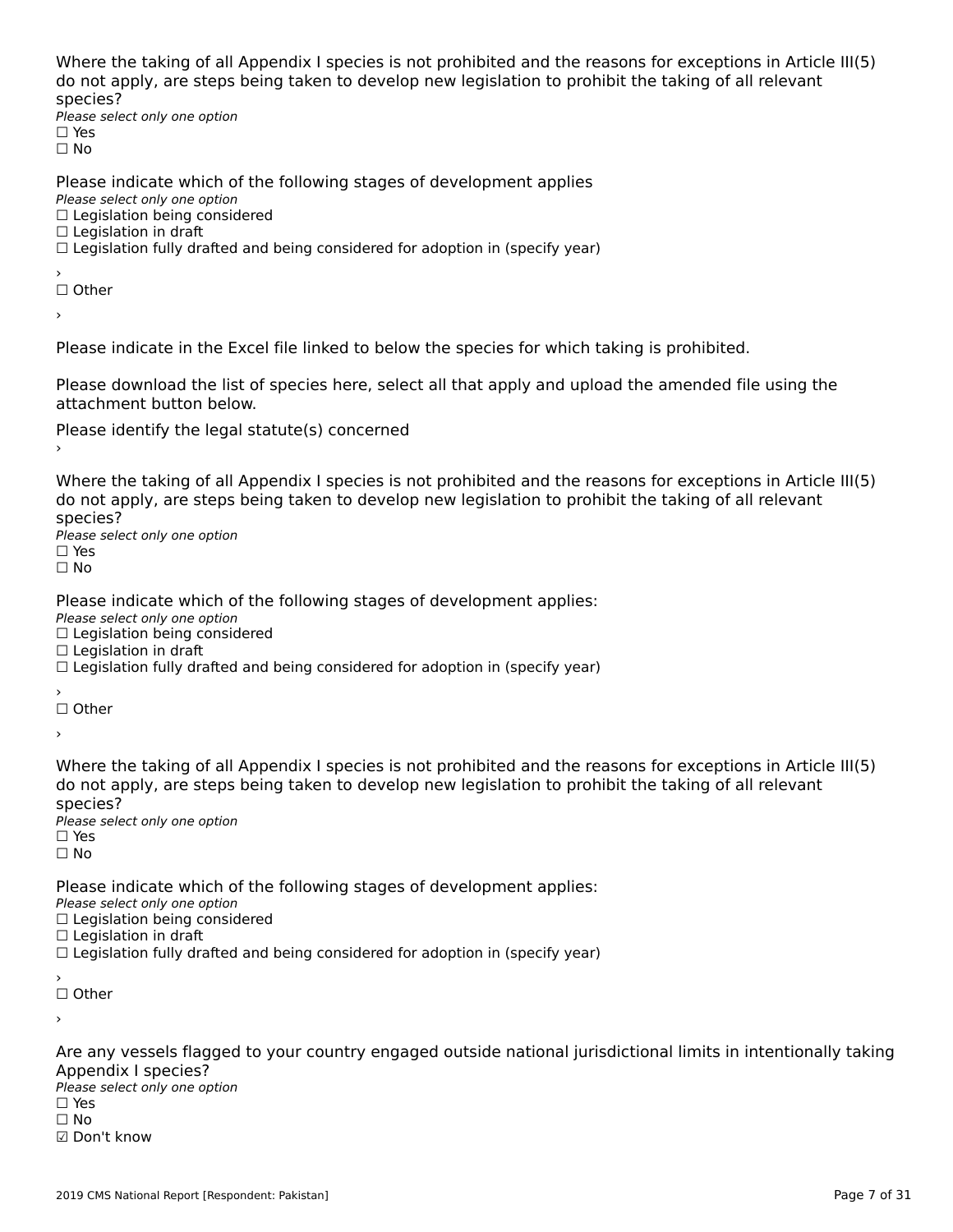Please provide more information on the circumstances of the take, including any future plans in respect of r rease pro<br>such take. ›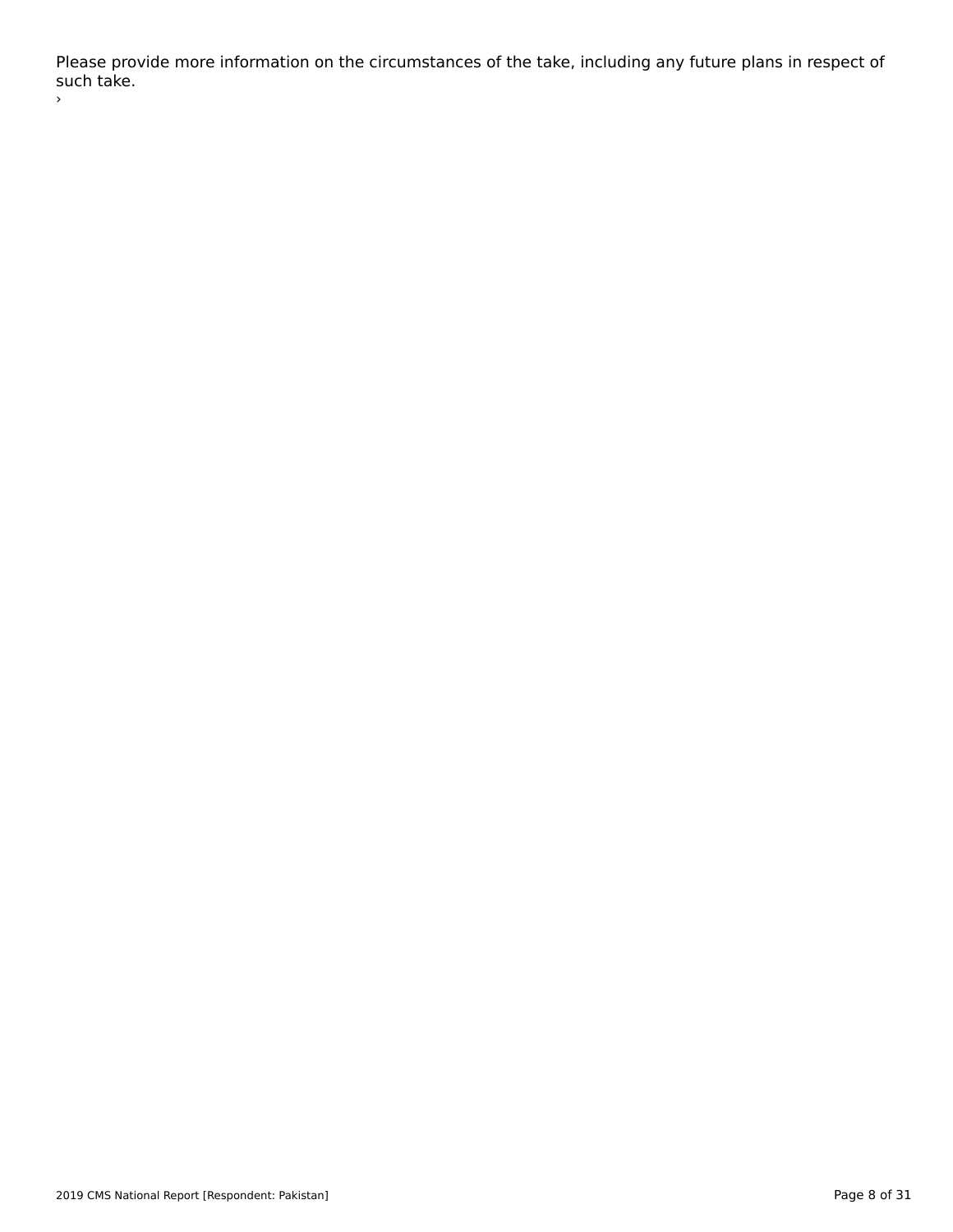#### **V. Awareness**

(SPMS Target 1: People are aware of the multiple values of migratory species and their habitats and וסו הארצונארט וואס ומירוכן, anyet I. Feople are aware of the multiple values of migratory species and them habitats and<br>migration systems, and the steps they can take to conserve them and ensure the sustainability of any use.)

During the reporting period, please indicate the actions that have been taken by your country to increase people's aware liess of the Valley of Highatoly species, their happens and implation systems (note that

answers given in secul<br>(Select all that apply).

(Select all that apply).<br>☑ Campaigns on specific topics

☑ Teaching programmes in schools or colleges

☑ Press and media publicity, including social media

- ⊠ Fress and media publicity, including social media<br>☑ Community-based celebrations, exhibitions and other events
- ⊠ Community-based celebrations, exmoltions<br>□ Engagement of specific stakeholder groups

□ Engagement or spec<br>☑ Special publications

☐ Interpretation at nature reserves and other sites

□ interpretation at natur<br>☑ Other (please specify)

☐ No actions taken

### **Impact of actions**

Please indicate any specific elements of CMS COP Resolutions 11.8 (Rev. COP12) (Communication,<br>Information and Outreach Plan) and 11.9 (World Migratory Bird Day) which have been particularly taken mormation and Outleath Flah) and II.5 (World Migratory Bird Day) which have been particularly taken.<br>forward by these forward by these actions.

› Awareness about importance of species has been raised and positive attitude towards wildlife has been *r* Awareness about in<br>observed in general.

Overall, how successful have these awareness actions been in achieving their objectives? Overall, HOW<br>Tick on a box

∩ence sone<br>Please select only one option

 $\Box$  1. Very little impact

□ 1. very ntue ming ☑ 3. Good impact

□ 5. Oood impact<br>□ 4. Large positive impact

Please identify the main form(s) of evidence that has/have been used to make this assessment. › There is reduction in retaliatory killing of species in cases of wildlife depredation. Moreover people use social media and other forums to highlight wildlife offences and helped wildlife departments to punish the offenders.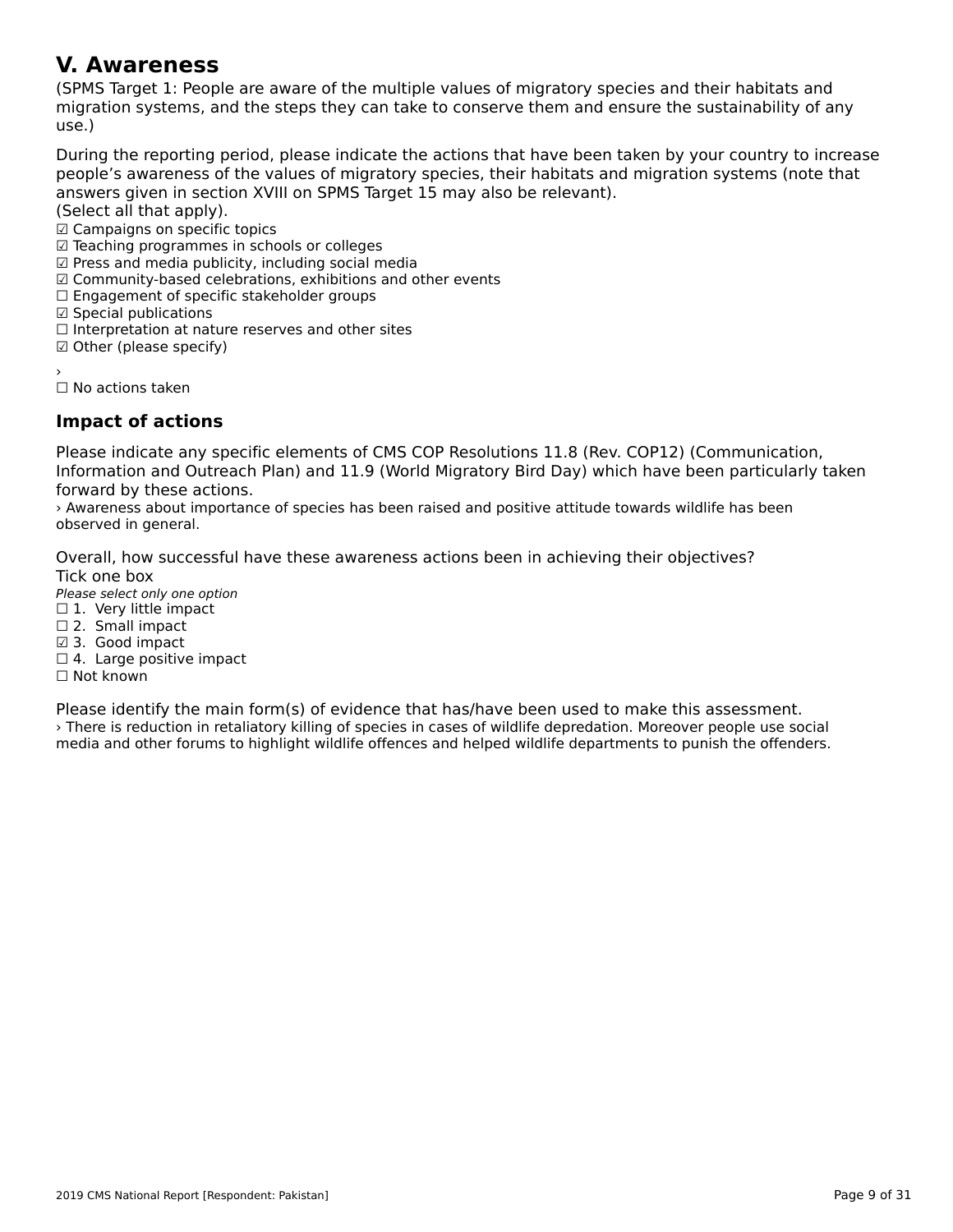#### **VI. Mainstreaming Migratory Species in Other Sectors andProcesses**<br>Processes **Processes**

(SPMS Target 2: Multiple values of migratory species and their habitats have been integrated into international, national and local development and poverty reduction strategies and planning processes, incernational, hational and local development and poverty reduction strategies and planning processes,<br>including on livelihoods, and are being incorporated into national accounting, as appropriate, and reporting systems.)

Does the conservation of migratory species currently feature in any national or local strategies and/or planning processes in your country relating to development, poverty reduction and/or livelihoods? pianning processes in y<br>Please select only one option

⊠ Yes<br>□ No

Please provide a short summary:

› Conservation of migratory species is included in National Biodiversity Strategy and Action Plan (NBSAP). Draft National Wildlife Policy (to be finalized soon) also included conservation of migratory species.

Do the 'values of migratory species and their habitats' referred to in SPMS Target 2 currently feature in any other national reporting processes in your country? Please select only one option

☑ Yes

☐ No

Please provide a short summary:

› Importance of migratory species and their habitats is considered in all national reporting processes where *r* mportant<br>applicable.

Describe the main involvements (if any) of non-governmental organizations and/or civil society in the conservation of migratory species in your country.

› NGOs and local community organizations are actively involved in conservation of migratory species including; implementation of project, collaboration with govt. entities, awareness raising, capacity building, mcluding, implementation<br>research and monitoring.

Describe the main involvements (if any) of the private sector in the conservation of migratory species in your country.

your country.<br>> Private sector has been in collaboration with some NGOs and G and have funded different projects for conservation of species in general.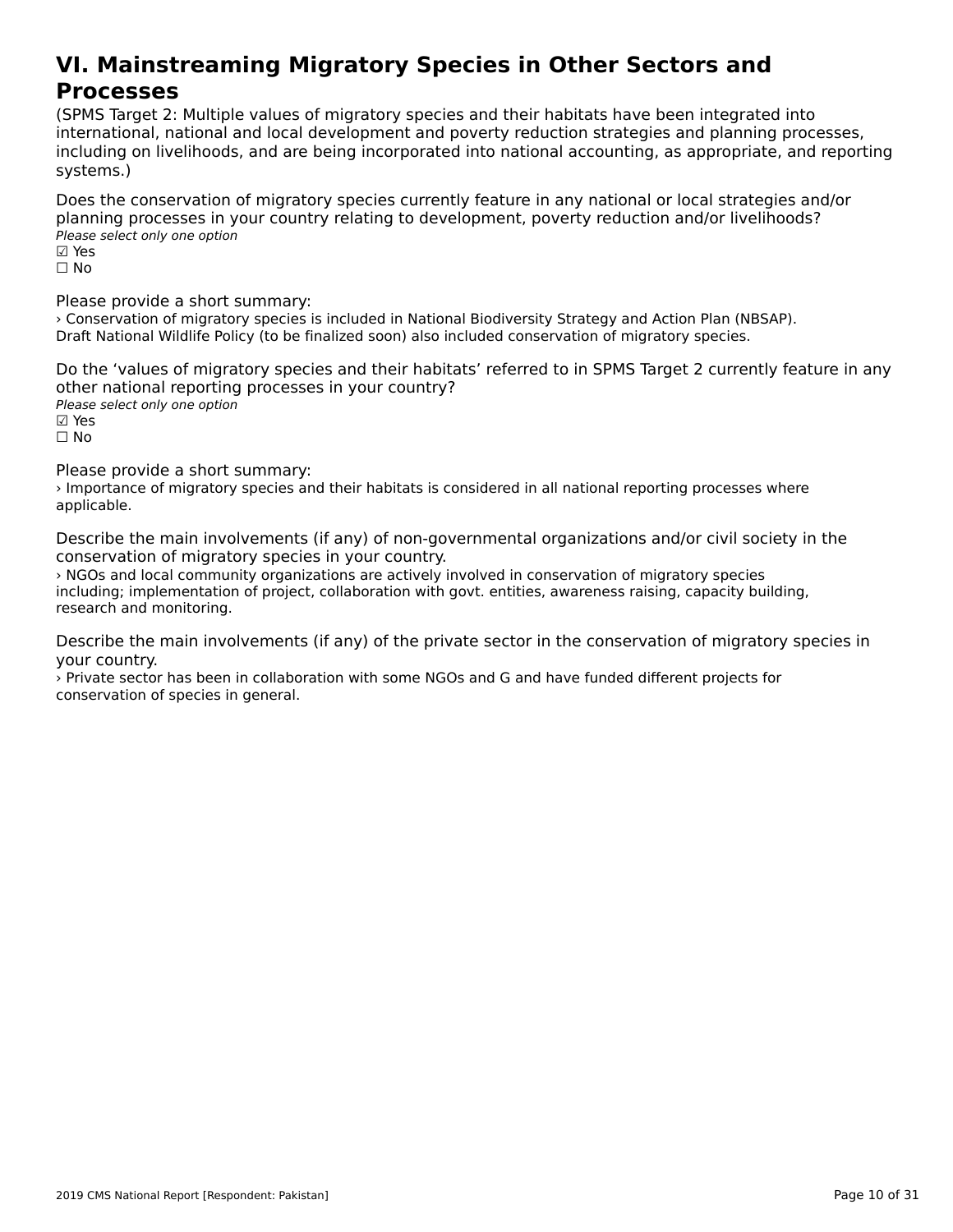# **VII. Governance, Policy and Legislative Coherence**

(SPMS Target 3: National, regional and international governance arrangements and agreements affecting migratory species and their migration systems have improved significantly, making relevant policy, lingratory species and their migration systems nave improved significantly, making relevant polic<sub>i</sub><br>legislative and implementation processes more coherent, accountable, transparent, participatory, equitable and inclusive.)

Have any governance arrangements affecting migratory species and their migration systems in your country, or in which your country participates, improved during the reporting period? country, or m wmcn you<br>Please select only one option

⊠ Yes

 $\Box$  No, but there is scope to do so

□ No, but there is scope to do so<br>□ No, because existing arrangements already satisfy all the points in Target 3

Please provide a short summary:

› Pakistan has been part of different regional initiatives which have been working directly or indirectly for conservation of migratory species to wit:

- Global Snow Leopard and Ecosystem Protection Program (GSLEP)
- Giobar Show Leopard and Ecosystem Frotection<br>• Northern Indian Ocean Marine Turtle Task Force
- Nothern maian Ocean Manne Tartie Task Force<br>• South Asia Wildlife Enforcement Network (SAWEN)
- Asia Protected Areas Partnership (APAP)

To what extent have these improvements helped to achieve Target 3 of the Strategic Plan for Migratory Species (see text above)? Tick one box.

**Please select only one option** 

*riease select only one option*<br>□ 1. Minimal contribution

□ 1. Infirmal contribution<br>□ 2. Partial contribution ☑ 3. Good contribution

⊡ 5. Good contribution<br>□ 4. Major contribution

Please describe briefly how this assessment was made › A positive change is expected in future.

Has any committee or other arrangement for liaison between different sectors or groups been established rias any committee or other arrangement for naison between unferent sectors or groups been t<br>at national or other territorial level in your country that addresses CMS implementation issues?

Guidance: There is no fixed model for what these arrangements may involve, and it is for each Contracting Party todecide what best suits its own circumstances. Examples could include a steering group that includes representatives of territorial administration authorities, a coordination committee that involves the lead government department (e.g. environment) working with other departments (e.g. agriculture, industry); a forum that brings together government environment, working with other departments (e.g. agriculture, mudstry), a forum that brings together governme<br>and NGOs; a liaison group that links with business and private sector interests; a stakeholder forum involving representatives of indigenous and local communities; a coordination team that brings together the National Focal Points for each of the biodiversity-related MEAs to which the country is a Party (see also question VII.3); or any other appropriate mechanism. These mechanisms may be specifically focused on migratory species issues, or they may appropriate mechanism. These mechanisms may be specifically focused on imigratory species issues, or they may<br>address CMS implementation in conjunction with related processes such as NBSAP coordination, a National Ramsar Committee, etc. The Manual for National Focal Points for CMS and its Instruments

(https://www.cms.int/sites/default/files/basic\_page\_documents/Internet\_english\_09012014.pdf ) may be helpful in giving further context for this.

giving further concext for t<br>Please select only one option ⊠ Yes ☐ No

Please provide a short summary:

Ministry of Climate Change at Federal level deals with policy formulation on wildlife, liaison with international agencies, conventions and coordination with provincial/territorial forest, wildlife and other authorities for agencies, conventions and coorum<br>conservation of migratory species.

Does collaboration between the focal points of CMS and other relevant Conventions take place in your<br>country to develop the coordinated and synemiatic approaches described in paragraphs 23-25 of CMS COP country to develop the coordinated and synergistic approaches described in paragraphs 23-25 of CMS COP Resolution 11.10 (Rev. COP12) (Synergies and partnerships)? Please select only one option ☑ Yes⊠ Yes<br>□ No

Please provide a short summary: › Through implementation of different projects.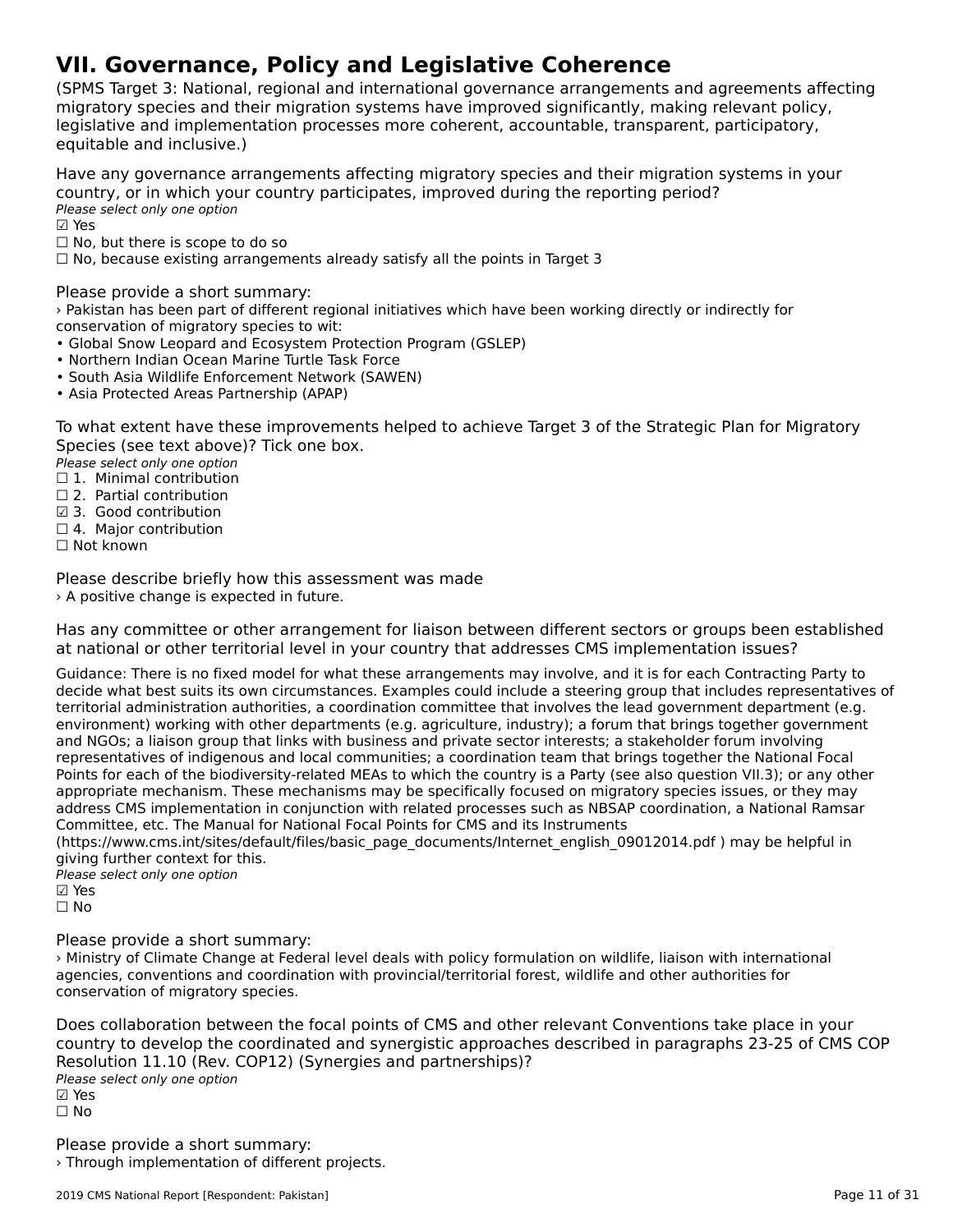Has your country or any jurisdictional subdivision within your country adopted legislation, policies or action plans that promote community involvement in conservation of CMS-listed species? Please select only one option riease<br>☑ Yes ☐ No

Please identify the legislation, policies or action plans concerned: › In Pakistan community-based trophy hunting programme is being implemented in which limited number of *r* in rakistan commun<br>ungulates are hunted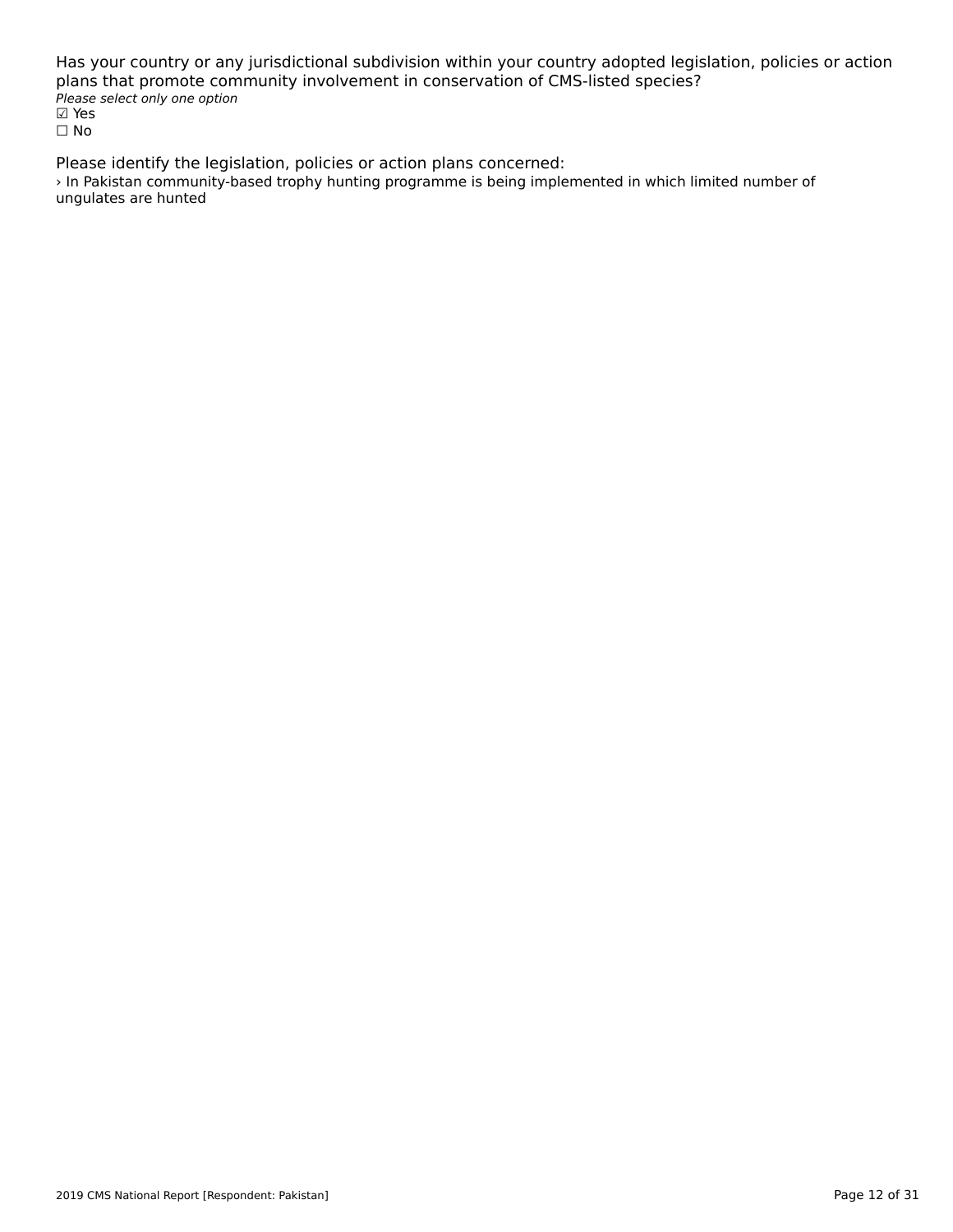#### **VIII. Incentives**

(SPMS Target 4: Incentives, including subsidies, harmful to migratory species, and/or their habitats are eliminated, phased out or reformed in order to minimize or avoid negative impacts, and positive incentiveseliminated, phased out or reformed in order to minimize or avoid negative impacts, and positive incentives eminiaced, phased out of reformed in order to minimize or avoid negative impacts, and positive incenti<br>for the conservation of migratory species and their habitats are developed and applied, consistent with engagements under the CMS and other relevant international and regional obligations and commitments.)

Has there been any elimination, phasing out or reforming of harmful incentives in your country resulting in benefits for migratory species?

Please select only one option rıease<br>□ Yes

□ Partly / in some areas

□ Fartly / iii some areas<br>□ No, but there is scope to do so

□ No, but there is scope to do so<br>☑ No, because no such incentives have existed

Please indicate what measures were implemented and the time-periods concerned.

Please indicate what measures were implemented and the time-periods concerned.

Has there been development and/or application of positive incentives in your country resulting in benefits for migratory species? ror ringratory spectes.<br>Please select only one option

riease<br>☑ Yes ☐ Partly / in some areas □ Fartly / iii some areas<br>□ No, but there is scope to do so □ No, but there is scope to do so<br>□ No, because there is no scope to do so

Please indicate what measures were implemented and the time-periods concerned. › 80% of the revenue generated through community based trophy hunting programme goes to local communities which is used for their socio-economic and community-based conservation activities.

Please indicate what measures were implemented and the time-periods concerned.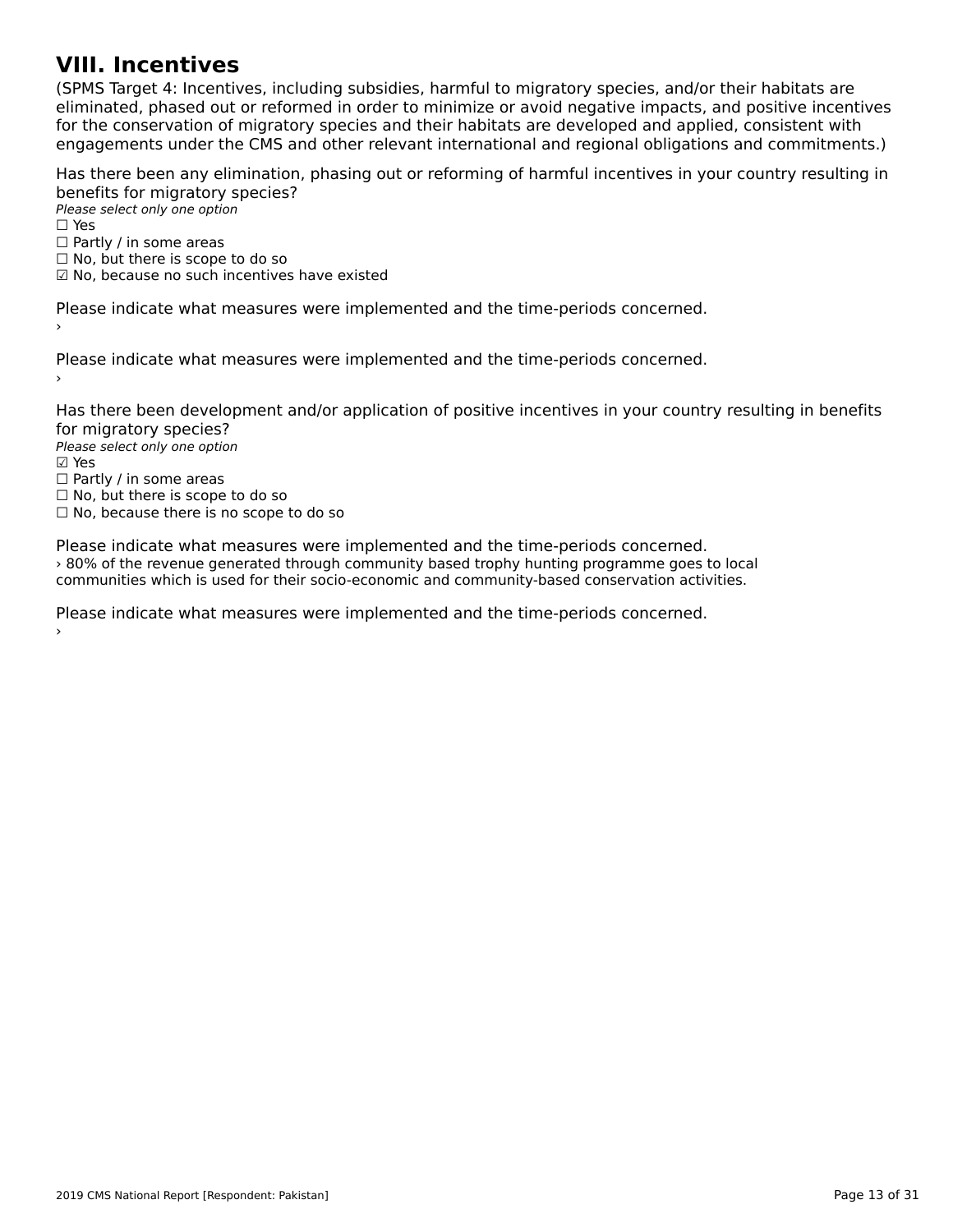# **IX. Sustainable Production and Consumption**

(SPMS Target 5: Governments, key sectors and stakeholders at all levels have taken steps to achieve or have implemented plans for sustainable production and consumption, keeping the impacts of use of natural resources, including habitats, on migratory species well within safe ecological limits to promote the favourable conservation status of migratory species and maintain the quality, integrity, resilience, and ecological connectivity of their habitats and migration routes.)

During the reporting period, has your country implemented plans or taken other steps concerning sustainable production and consumption which are contributing to the achievement of the results defined in SPMS Target 5?in SPMS Target 5?

Please select only one option ☑ Yes☐ In development / planned ☐ No

Please describe the measures that have been planned, developed or implemented › Community-based trophy hunting programme in community managed conservation areas is a good example of sustainable use of natural resources.

Please describe what evidence exists to show that the intended results of these measures are being

- › Community based trophy hunting programme has the following positive impacts:
- An innovative financial mechanism
- An importance infinition inecritains
- Increase in ungulate populations<br>• Reduction in illegal hunting and poaching
- Reduction in megal numing and<br>• Habitat improvement activities
- Socio-economic uplift of local communities
- Sense of ownership in local communities
- Involvement of local communities in in watch and ward and surveys
- Livelihood opportunities

• Awareness raising one importance of species/positive attitude towards wildlife (Reduction in retaliatory killing of wildlife in cases of livestock depredation or crop damage)

Please describe the measures that have been planned, developed or implemented

Please describe what evidence exists to show that the intended results of these measures are being achieved.›

What is preventing progress?

2019 CMS National Report [Respondent: Pakistan]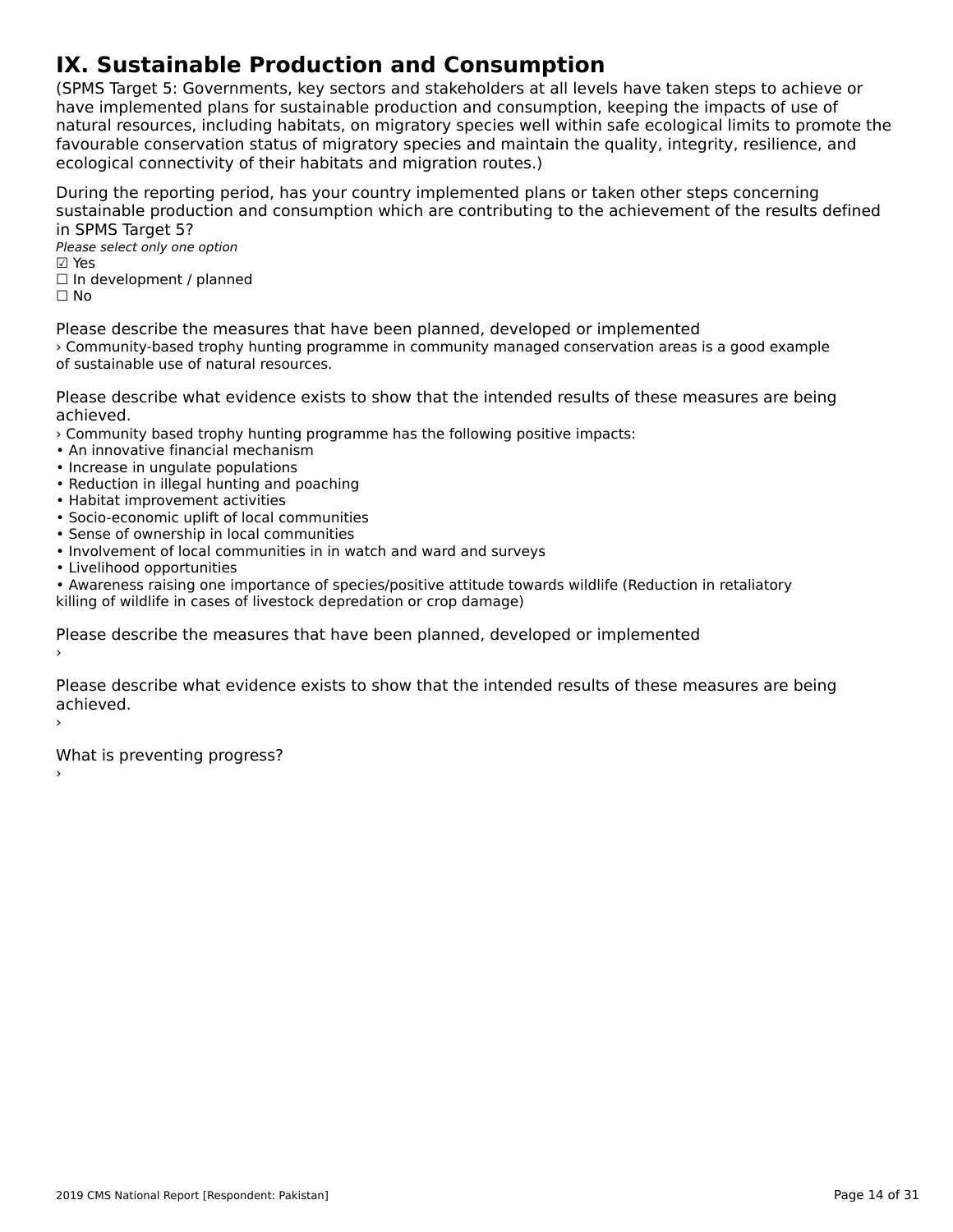#### **X. Threats and Pressures Affecting Migratory Species; Including Obstacles to MigrationObstacles to Migration**

(SPMS Targets 6+7: Fisheries and hunting have no significant direct or indirect adverse impacts onוסו כאיראכן, וואס הארטייט וואס ומילכל וואס הארטייט ווערכל מסיפור וואס מארטייט ווערכל מסיפור וואס מארטייט ווערכ<br>migratory species, their habitats or their migration routes, and impacts of fisheries and hunting are within migratory species, their nabitats of their migration routes, and impacts or ilsheries and numing a<br>safe ecological limits; Multiple anthropogenic pressures have been reduced to levels that are not sale ecological limits, Multiple antihopogenic pressures have been reduced to levels that are not<br>detrimental to the conservation of migratory species or to the functioning, integrity, ecological connectivity and resilience of their habitats.)

#### **Which of the following pressures on migratory species or their habitats are having an adverse impact in your country on migratory species included in the CMS Appendices?**

Guidance: This question asks you to identify the important pressures that are reliably known to be having an actual adverse impact on CMS-listed migratory species at present. Please avoid including speculative an actual auverse impact on civis-listed migratory species at present. Flease avoid including speculative<br>information about pressures that may be of some potential concern but whose impacts have not yet been demonstrated.

Please note that, consistent with the terms of the Convention, "in your country" may in certain circumstances include areas outside national jurisdictional limits where the activities of any vessels flagged ch curristances include areas<br>to your country are involved.

### Direct killing and taking

|                              | Species/species groups affected (please provide names and<br>indicate whether Appendix I and/or Appendix II); and any other<br>details | Overall relative severity of impact<br>$1 =$ severe<br>$2 =$ moderate<br>$3 =$ low |
|------------------------------|----------------------------------------------------------------------------------------------------------------------------------------|------------------------------------------------------------------------------------|
| Illegal hunting              | family Anatidae, family Gruidae                                                                                                        |                                                                                    |
| Legal hunting                | family Anatidae                                                                                                                        |                                                                                    |
| Other harvesting and<br>take | family Falconidae                                                                                                                      |                                                                                    |
| Illegal trade                | family Falconidae, family Gruidae                                                                                                      |                                                                                    |
| Deliberate poisoning         | family Anatidae                                                                                                                        |                                                                                    |

#### Bycatch

|         | Species/species groups affected (please provide names and<br>indicate whether Appendix I and/or Appendix II); and any other<br>details | Overall relative severity of impact<br>$1 =$ severe<br>$2 =$ moderate<br>$3 =$ low |
|---------|----------------------------------------------------------------------------------------------------------------------------------------|------------------------------------------------------------------------------------|
| Bycatch | Migratory sharks and Cetaceans                                                                                                         |                                                                                    |

#### Collisions and electrocution

|                  | Species/species groups affected (please provide names and<br>indicate whether Appendix I and/or Appendix II); and any other<br>details | Overall relative severity of impact<br>$1 =$ severe<br>$2 =$ moderate<br>$3 =$ low |
|------------------|----------------------------------------------------------------------------------------------------------------------------------------|------------------------------------------------------------------------------------|
| Electrocution    | family Accipitridae, family Falconidae                                                                                                 |                                                                                    |
| Wind turbines    | family Accipitridae, family Falconidae, family Anatidae, family Gruidae                                                                |                                                                                    |
| Other collisions |                                                                                                                                        |                                                                                    |

#### Other mortality

| Species/species groups affected (please provide names and<br>indicate whether Appendix I and/or Appendix II); and any other | Overall relative severity of impact |
|-----------------------------------------------------------------------------------------------------------------------------|-------------------------------------|
| details                                                                                                                     | $1 =$ severe<br>$2 =$ moderate      |
|                                                                                                                             | $3 = low$                           |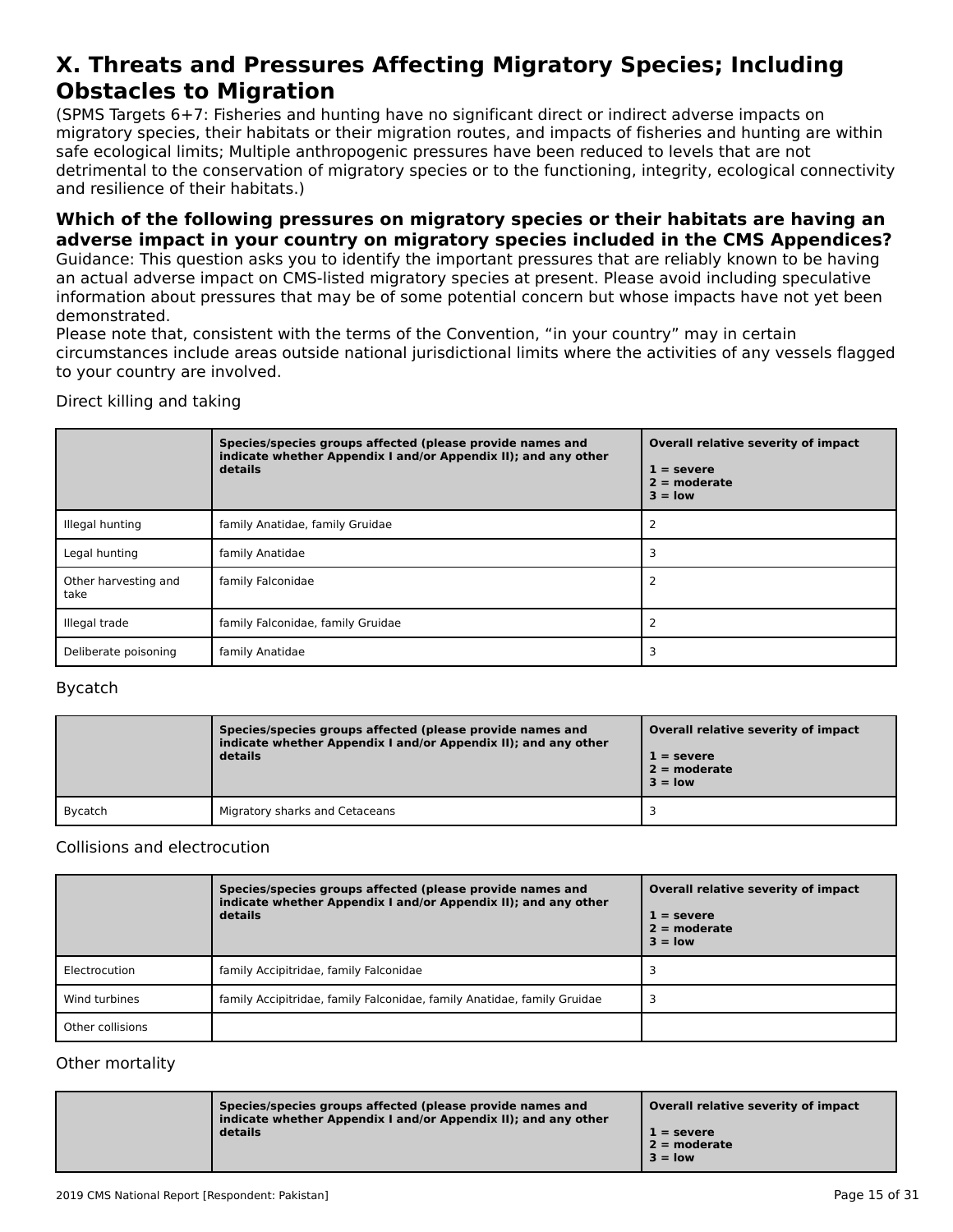| Predation                        | Green sea turtle | ∸ |
|----------------------------------|------------------|---|
| Disease                          | family Anatidae  |   |
| Accidental/indirect<br>poisoning | family Anatidae  |   |
| Unexplained stranding<br>events  |                  |   |

### Alien and/or invasive species

|                                  | Species/species groups affected (please provide names and<br>indicate whether Appendix I and/or Appendix II); and any other<br>details | Overall relative severity of impact<br>$1 =$ severe<br>$2 =$ moderate<br>$3 = low$ |
|----------------------------------|----------------------------------------------------------------------------------------------------------------------------------------|------------------------------------------------------------------------------------|
| Alien and/or invasive<br>species | family Anatidae                                                                                                                        |                                                                                    |

### Disturbance and disruption

|                  | Species/species groups affected (please provide names and<br>indicate whether Appendix I and/or Appendix II); and any other<br>details | Overall relative severity of impact<br>$1 =$ severe<br>$2 =$ moderate<br>$3 =$ low |
|------------------|----------------------------------------------------------------------------------------------------------------------------------------|------------------------------------------------------------------------------------|
| Disturbance      | Sea turtles, family Anatidae                                                                                                           |                                                                                    |
| Light pollution  | Sea turtles                                                                                                                            |                                                                                    |
| Underwater noise | Sea turtles, Cetaceans                                                                                                                 |                                                                                    |

#### Habitat destruction/degradation

|                                                       | Species/species groups affected (please provide names and<br>indicate whether Appendix I and/or Appendix II); and any other<br>details | Overall relative severity of impact<br>$1 =$ severe<br>$2 = moderate$<br>$3 =$ low |
|-------------------------------------------------------|----------------------------------------------------------------------------------------------------------------------------------------|------------------------------------------------------------------------------------|
| Habitat loss/destruction<br>(including deforestation) | All species to some extent.                                                                                                            | 2                                                                                  |
| Habitat degradation                                   | All species to some extent.                                                                                                            | $\overline{2}$                                                                     |
| Mineral<br>exploration/extraction                     |                                                                                                                                        |                                                                                    |
| Unsustainable<br>land/resource use                    | All species to some extent                                                                                                             | 3                                                                                  |
| Urbanization                                          | All species to some extent                                                                                                             | 3                                                                                  |
| Marine debris (including<br>plastics)                 | All species to some extent.                                                                                                            | 2                                                                                  |
| Other pollution                                       |                                                                                                                                        |                                                                                    |
| Too much/too little water                             |                                                                                                                                        |                                                                                    |
| Fire                                                  |                                                                                                                                        |                                                                                    |
| Physical barriers                                     |                                                                                                                                        |                                                                                    |

### Climate change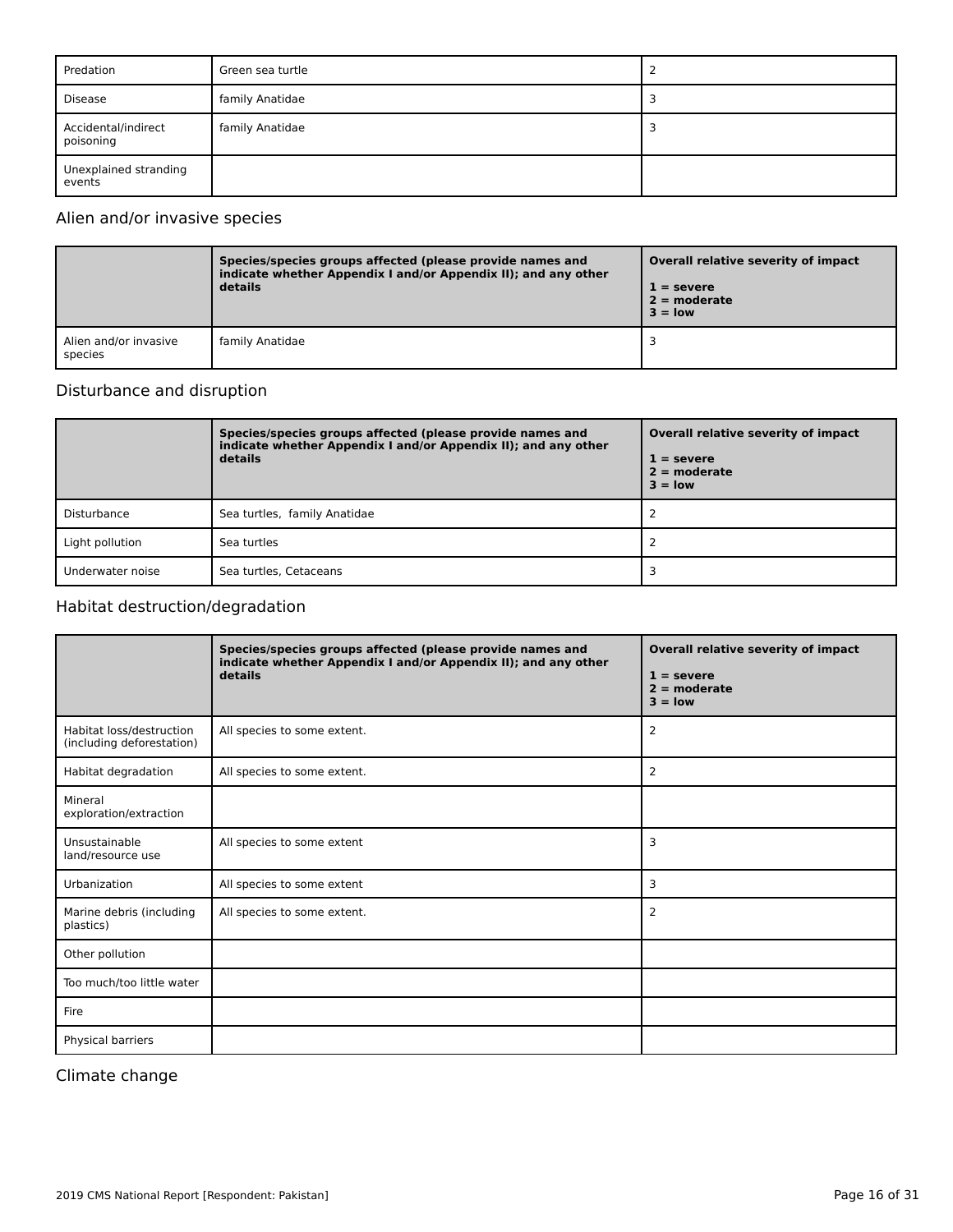|                | Species/species groups affected (please provide names and<br>indicate whether Appendix I and/or Appendix II); and any other<br>details | Overall relative severity of impact<br>$1 =$ severe<br>$2 =$ moderate<br>$3 =$ low |
|----------------|----------------------------------------------------------------------------------------------------------------------------------------|------------------------------------------------------------------------------------|
| Climate change | All species to some extent.                                                                                                            |                                                                                    |

#### Levels of knowledge, awareness, legislation, management etc.

|                                           | Species/species groups affected (please provide names and<br>indicate whether Appendix I and/or Appendix II); and any other<br>details | Overall relative severity of impact<br>$1 =$ severe<br>$2 =$ moderate<br>$3 =$ low |
|-------------------------------------------|----------------------------------------------------------------------------------------------------------------------------------------|------------------------------------------------------------------------------------|
| Lack of knowledge                         | All species to some extent.                                                                                                            |                                                                                    |
| Inadequate legislation                    |                                                                                                                                        |                                                                                    |
| Inadequate enforcement<br>of legislation  | All species to some extent                                                                                                             |                                                                                    |
| Inadequate<br>transboundary<br>management | Snow leopard, family Accipitridae, family Falconidae, family Gruidae                                                                   |                                                                                    |

### Other (please specify)

| Species/species groups affected (please provide names and<br>indicate whether Appendix I and/or Appendix II); and any other<br>details | Overall relative severity of impact<br>$1 =$ severe<br>$2 =$ moderate<br>$3 =$ low |
|----------------------------------------------------------------------------------------------------------------------------------------|------------------------------------------------------------------------------------|
|                                                                                                                                        |                                                                                    |
|                                                                                                                                        |                                                                                    |
|                                                                                                                                        |                                                                                    |
|                                                                                                                                        |                                                                                    |
|                                                                                                                                        |                                                                                    |

What are the most significant advances that have been made since the previous report in countering any of the pressures identified above? (Identify the pressures concerned).

› Effective enforcement of legislation through watch and ward.

**Influentation of projects and Awareness raising.**<br>Implementation of projects and Awareness raising.

What are the most significant negative trends since the previous report concerning the pressures identified above? (Identify the pressures concerned).

› Use of social media to highlight illegal hunting and poaching by individuals.

Have you adopted new legislation or other domestic measures in the reporting period in response to CMS Article III(4) (b) ("Parties that are Range States of a migratory species listed in Appendix I shall endeavor … Article m(4) (b) ("rarties that are narige states or a migratory species ilsted in Appendix I shall ende<br>to prevent, remove, compensate for or minimize, as appropriate, the adverse effects of activities or to prevent, remove, compensate for or minimize, as appropriate, the advertised of the species")? Please select only one option ☐ Yes☑ No

Please give the title or other reference (and date) for the measure concerned:

Please add any further comments on the implementation of specific provisions in relevant CMS COP Prease add any further comments of<br>Resolutions, including for example:

Resolution 12.22 on by-catch. Resolution 12.14 on underwater noise. Resolution 12.20 on marine debris. Resolution 7.3 (Rev. COP12) on oil pollution Resolution 11.22 (Rev. COP12)on live captures of cetaceans (and Decision 12.48). Resolutions 7.5 (Rev. COP12)and 11.27 (Rev. COP12)on renewable energy.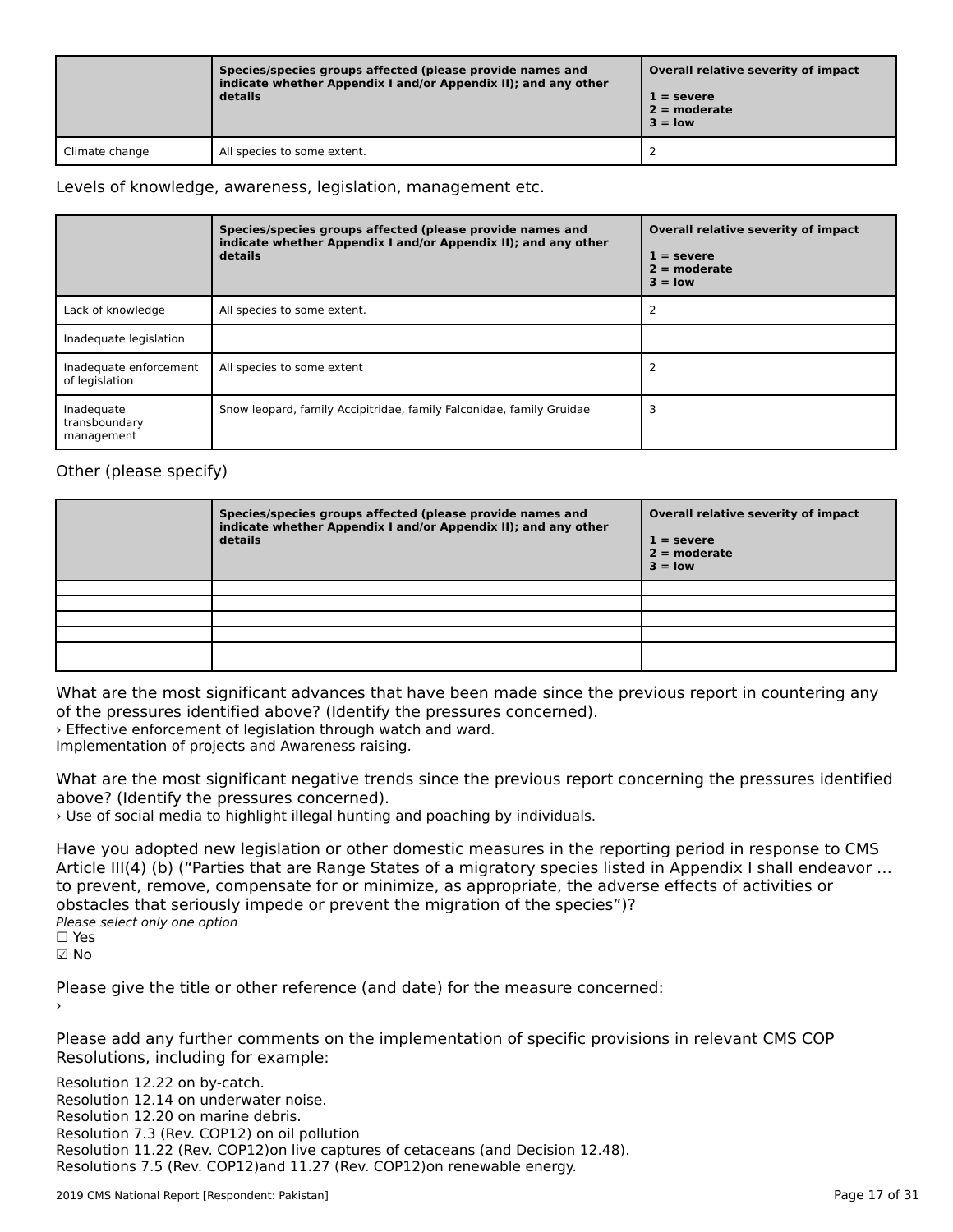Resolutions 7.4 and 10.11 on power lines and migratory birds. Resolution 11.15 (Rev. COP12) on poisoning of migratory birds.

 Resolution 11.16 (Rev. COP12) on illegal killing, taking and trade of migratory birds (and Decision 12.26). Resolution 11.31 on wildlife crime.

Resolution 11.31 on wildlife crime.<br>Resolution 12.21 on climate change (and Decision 12.72). Resolution 11.28 on invasive alien species.

Resolution 12.6 on wildlife disease.

Resolution 12.6 on wildlife disease.<br>Resolution 12.25 on conservation of intertidal and coastal habitats.

Resolution 10.2 on conservation emergencies

Nesolution 10.2 on conservation emergencies<br>Resolution 7.2 (Rev. COP12) on impact assessment.

 $>$  Nil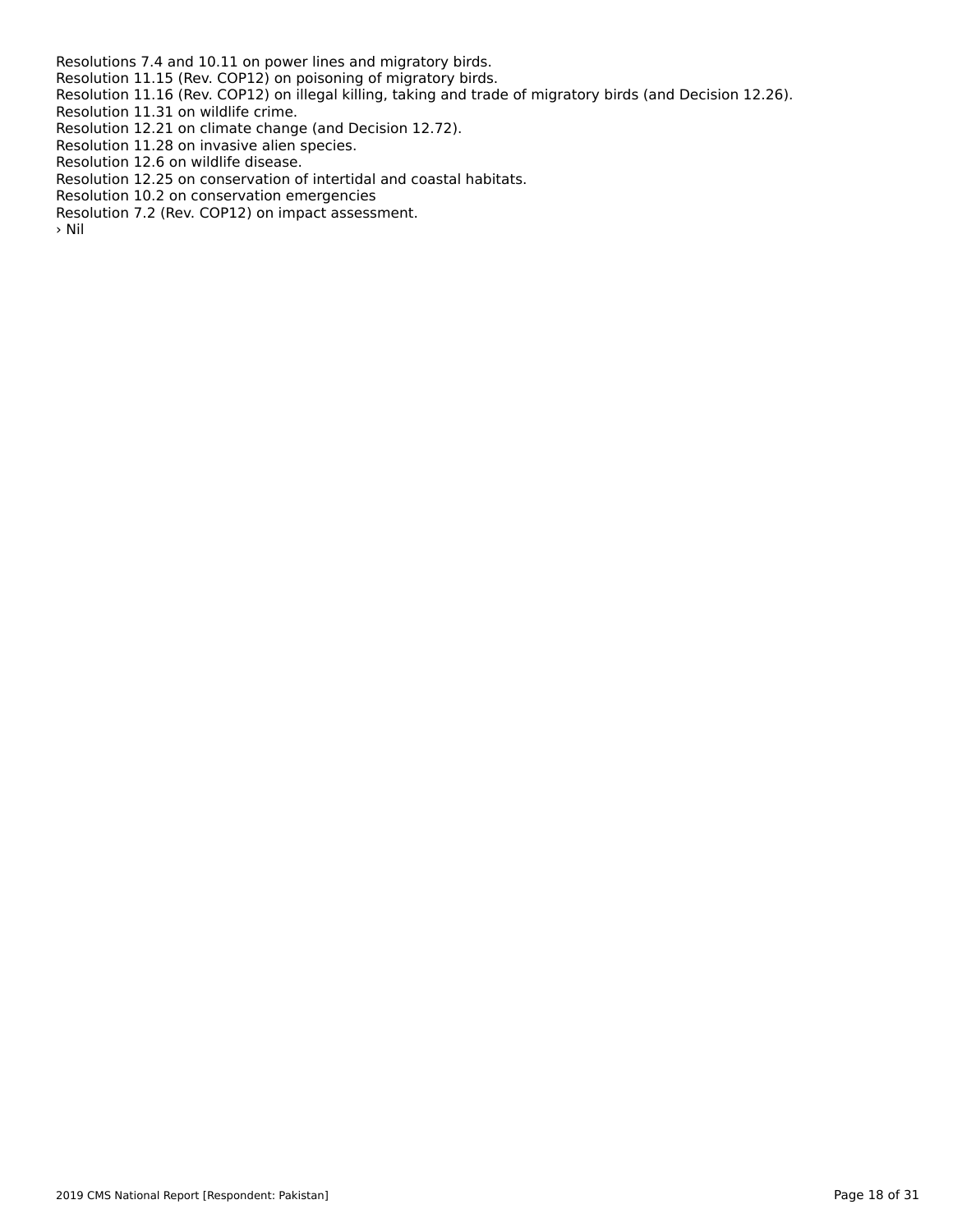# **XI. Conservation Status of Migratory Species**

(SPMS Target 8: The conservation status of all migratory species, especially threatened species, has considerably improved throughout their range.)

#### **What (if any) major changes in the conservation status of migratory species included in the CMS Appendices (for example national Red List category changes) have been recorded in your country in the current reporting period?**

If more rows are required, please upload an Excel file (using the attachment button below) detailing a<br>If more rows are required, please upload an Excel file (using the attachment button below) detailing a longer list of species.

fonger hat or species.<br>Guidance: "Conservation status" of migratory species is defined in Article I(1)(b) of the Convention as "the<br>sum of the influences action on the migratory species that may affect its long-term distri sum of the influences acting on the migratory species that may affect its long-term distribution and sum or the inhuences acting on the migratory species that may arrect its long-term distribution and<br>abundance"; and four conditions for conservation status to be taken as "favourable" are set out in Article<br>

ו, ו.<br>The emphasis of this question is on "major changes" in the current reporting period. Information is the emphasis of this question is on thajor changes. In the current reporting period: imomiation is<br>therefore expected here only where particularly notable shifts in status have occurred, such as those that might be represented by a re-categorisation of national Red List threat status for a given species (or subspecies, where relevant).

subspecies, where relevant).<br>Please note also that you are only being asked about the situation in your country. Information about global trends, and global Red List reclassifications etc, will be communicated to the CMS via other channels outside the national reporting process.

| <b>Comme</b><br>nts | <b>Source</b><br>reference | Change in status (including time<br>period concerned) | <b>Species/subspecies</b><br>(indicate CMS Appendix where applicable) |
|---------------------|----------------------------|-------------------------------------------------------|-----------------------------------------------------------------------|
|                     |                            |                                                       | N/A                                                                   |
|                     |                            |                                                       |                                                                       |
|                     |                            |                                                       |                                                                       |
|                     |                            |                                                       |                                                                       |
|                     |                            |                                                       |                                                                       |

Terrestrial mammals (not including bats)

#### Aquatic mammals

| Comme<br><b>nts</b> | Source<br>reference | Change in status (including time<br>period concerned) | Species/subspecies<br>(indicate CMS Appendix where applicable) |
|---------------------|---------------------|-------------------------------------------------------|----------------------------------------------------------------|
|                     |                     |                                                       | N/A                                                            |
|                     |                     |                                                       |                                                                |
|                     |                     |                                                       |                                                                |
|                     |                     |                                                       |                                                                |
|                     |                     |                                                       |                                                                |

Bats

| Comme<br>nts | <b>Source</b><br>reference | Change in status (including time<br>period concerned) | <b>Species/subspecies</b><br>(indicate CMS Appendix where applicable) |
|--------------|----------------------------|-------------------------------------------------------|-----------------------------------------------------------------------|
|              |                            |                                                       | N/A                                                                   |
|              |                            |                                                       |                                                                       |
|              |                            |                                                       |                                                                       |
|              |                            |                                                       |                                                                       |
|              |                            |                                                       |                                                                       |

#### Birds

| Comme<br>nts | Source<br>reference | Change in status (including time<br>period concerned) | <b>Species/subspecies</b><br>(indicate CMS Appendix where applicable) |
|--------------|---------------------|-------------------------------------------------------|-----------------------------------------------------------------------|
|              |                     |                                                       | N/A                                                                   |
|              |                     |                                                       |                                                                       |
|              |                     |                                                       |                                                                       |
|              |                     |                                                       |                                                                       |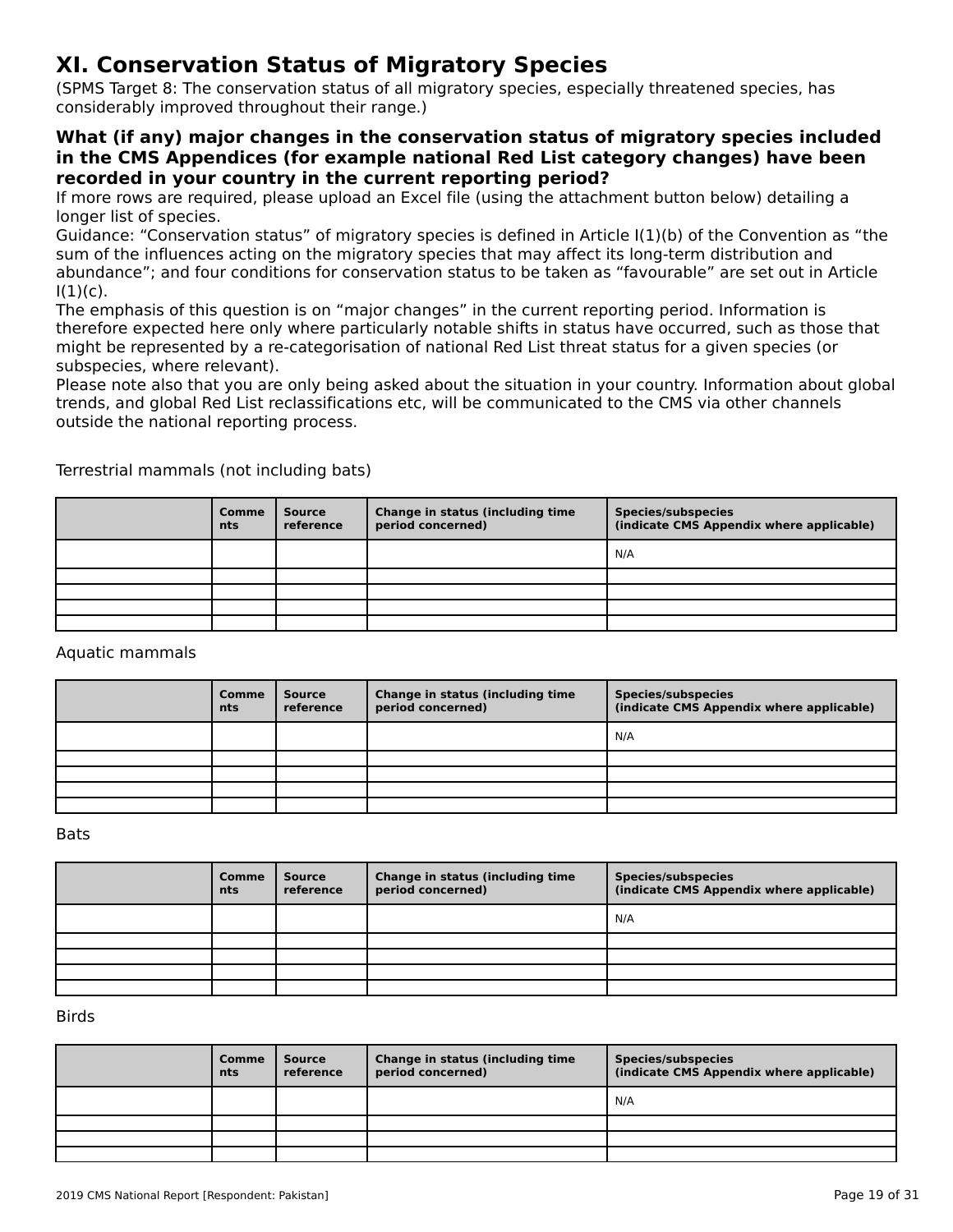### Reptiles

| Comme<br>nts | <b>Source</b><br>reference | Change in status (including time<br>period concerned) | <b>Species/subspecies</b><br>(indicate CMS Appendix where applicable) |
|--------------|----------------------------|-------------------------------------------------------|-----------------------------------------------------------------------|
|              |                            |                                                       | N/A                                                                   |
|              |                            |                                                       |                                                                       |
|              |                            |                                                       |                                                                       |
|              |                            |                                                       |                                                                       |
|              |                            |                                                       |                                                                       |

Fish

| Comme<br>nts | <b>Source</b><br>reference | Change in status (including time<br>period concerned) | <b>Species/subspecies</b><br>(indicate CMS Appendix where applicable) |
|--------------|----------------------------|-------------------------------------------------------|-----------------------------------------------------------------------|
|              |                            |                                                       | N/A                                                                   |
|              |                            |                                                       |                                                                       |
|              |                            |                                                       |                                                                       |
|              |                            |                                                       |                                                                       |
|              |                            |                                                       |                                                                       |

#### Insects

| <b>Comme</b><br><b>nts</b> | Source<br>reference | Change in status (including time<br>period concerned) | Species/subspecies<br>(indicate CMS Appendix where applicable) |
|----------------------------|---------------------|-------------------------------------------------------|----------------------------------------------------------------|
|                            |                     |                                                       | N/A                                                            |
|                            |                     |                                                       |                                                                |
|                            |                     |                                                       |                                                                |
|                            |                     |                                                       |                                                                |
|                            |                     |                                                       |                                                                |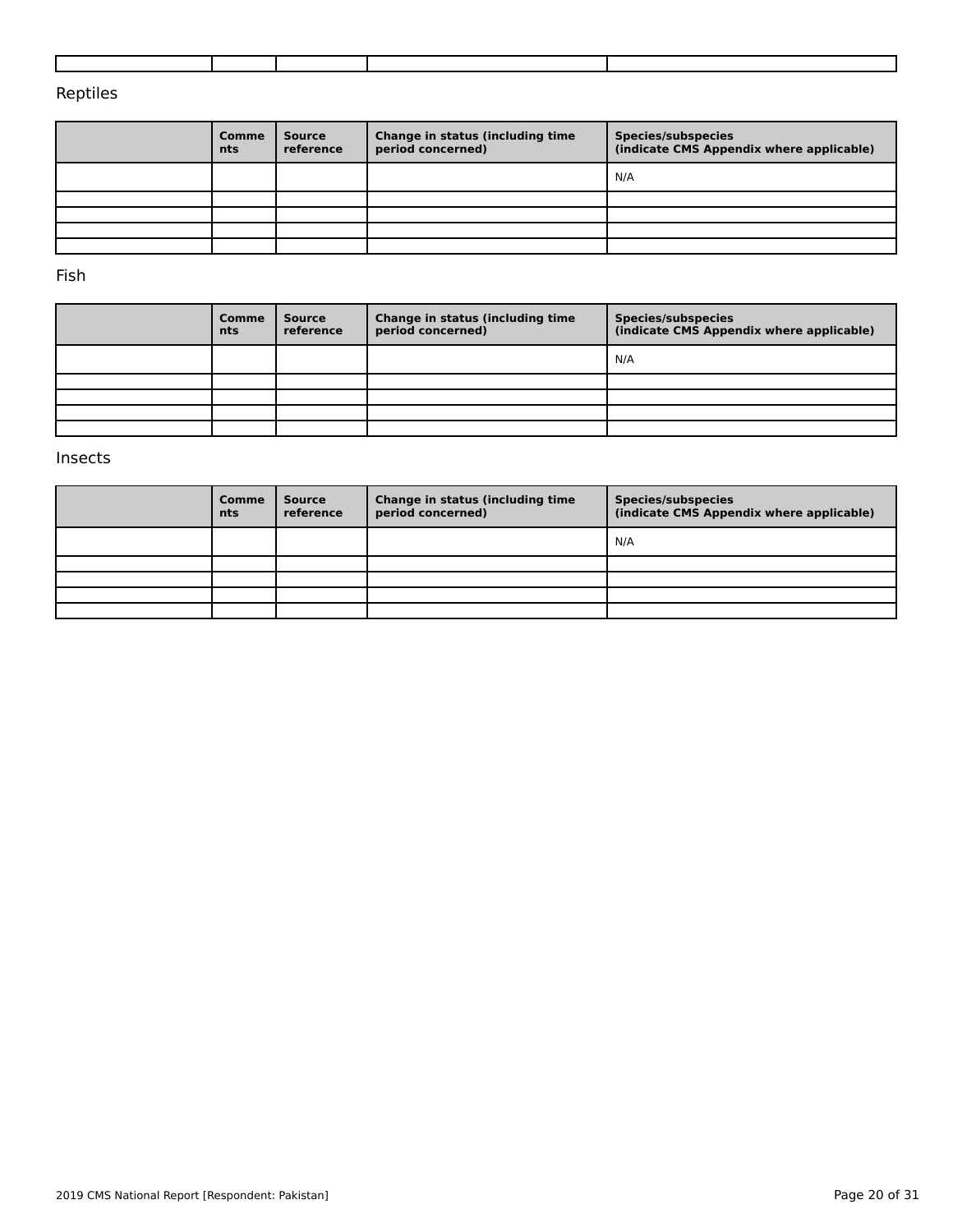# **XII. Cooperating to Conserve Migration Systems**

(SPMS Target 9: International and regional action and cooperation between States for the conservation and effective management of migratory species fully reflects a migration systems approach, in which all States enective management of migratory species runy renects a migration systems approach, in w<br>sharing responsibility for the species concerned engage in such actions in a concerted way.)

In the current reporting period, has your country initiated or participated in the development of any In the current reporting period, has your country initiated or participated in the development or any<br>proposals for new CMS Agreements, including Memoranda of Understanding, to address the needs of ∩ppendix in species (form)<br>Please select only one option  $\Box$  Yes ☑ NoPlease provide a short summary:›In the current reporting period, have actions been taken by your country to encourage non-Parties to join CMS and its related Agreements?Please select only one option ☐ Yes☑ No Please specify which countries have been approached: ☐ Azerbaijan ☐ Bahamas ☐ Bahrain☐ Barbados □ Barba<sub>'</sub><br>□ Belize ☐ Bhutan☐ Botswana ☐ Brunei Darussalam☐ Cambodia☐ Canada□ Canada<br>□ Central African Republic □ China<br>□ Colombia ☐ Comoros□ Comoros<br>□ Democratic People's Republic of Korea □ Dominica<br>□ El Salvador ☐ Grenada☐ Guatemala☐ Guyana ☐ Haiti☐ Iceland☐ Indonesia☐ Jamaica ☐ Japan □ Japan<br>□ Kiribati ☐ Kuwait □ Rawait<br>□ Lao People's Democratic Republic<br>□ Andorra □ Andorra<br>□ Lebanon ☐ Lesotho ☐ Malawi☐ Malaysia□ Maldives ☐ Marshall Islands☐ Mexico ☐ Micronesia ☐ Myanmar ☐ Namibia☐ Nauru□ Nauru<br>□ Nepal ☐ Nicaragua☐ Niue☐ Oman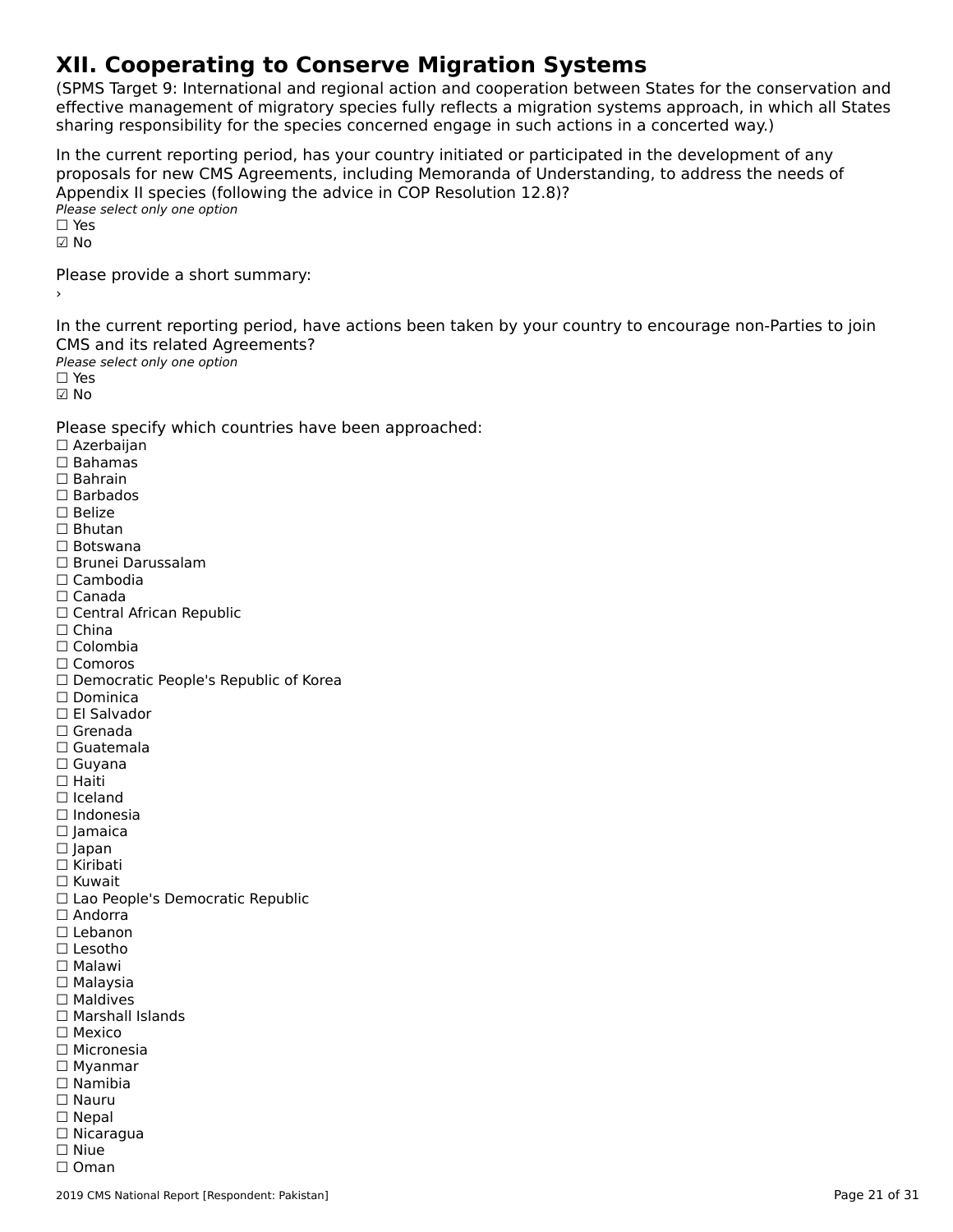☐ Papua New Guinea □ rapua<br>□ Qatar □ Qatar<br>□ Republic of Korea ☐ Russian Federation□ Russian Federation<br>□ Saint Kitts and Nevis ☐ Saint Lucia□ Saint Vincent and the Grenadines ☐ San Marino ☐ Sierra Leone ☐ Singapore □ Singapore<br>□ Solomon Islands □ South Sudan ☐ Sudan ☐ Suriname□ Thailand ☐ Timor-Leste☐ Tonga ☐ Turkey ☐ Turkmenistan $\Box$  Tuvalu ☐ United States of America☐ Vanuatu□ vanuatu<br>□ Vatican City State ☐ Venezuela☐ Viet Nam☐ Zambia

In the current reporting period, has your country participated in the implementation of concerted actions<br>under CMS (as detailed in COP Resolution 12.29) to address the needs of relevant migratory species? (See the species list in Annex 3 to Resolution 12.28 www.cms.int/en/document/concerted-actions-1) Please select only one option ☑ Yes

☐ No

Please describe the results of these actions achieved so far:› Positive change is expected in future.

Have any other steps been taken which have contributed to the achievement of the results defined in Target 9 of the Strategic Plan for Migratory Species (all relevant States engaging in cooperation on the rarget 9 of the Strategic Fram for migratory Species (an relevant States engaging in cooperation on the<br>conservation of migratory species in ways that fully reflect a migration systems approach), including for example (but not limited to) measures to implement Resolution 12.11 (and Decision 12.34) on flyways and Resolution 12.17 (and Decision 12.54) on South Atlantic whales? Nesolation 12.17 (and B<br>Please select only one option

⊠ Yes

☐ No

Please provide details:

› Pakistan has been part different regional initiatives which have been working directly or indirectly for conservation of migratory species to wit:

- Global Snow Leopard and Ecosystem Protection Program (GSLEP)
- Northern Indian Ocean Marine Turtle Task Force
- Northern mulari Ocean Marine Turtle Task Force<br>• South Asia Wildlife Enforcement Network (SAWEN)
- South Asia Wildlife Embreement Network<br>• Asia Protected Areas Partnership (APAP)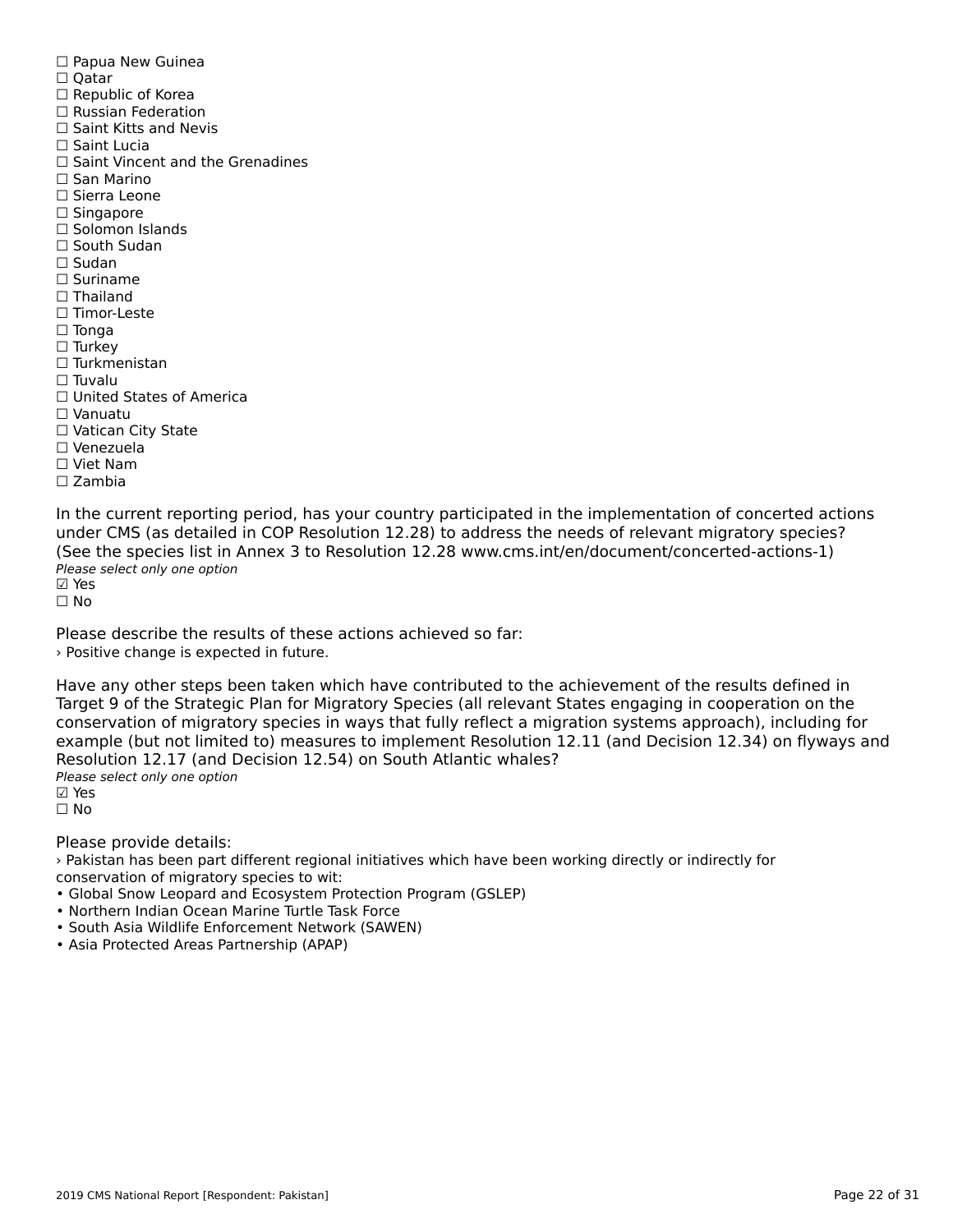# **XIII. Area-Based Conservation Measures**

(SPMS Target 10: All critical habitats and sites for migratory species are identified and included in area $b_{\rm B}$  and a set  $c_{\rm B}$  as the measures so as the main their quality,  $\frac{1}{2}$  and function  $\frac{1}{2}$  and function  $\frac{1}{2}$  in  $\frac{1}{2}$ based conservation measures so as to maintain their quality, integrity, resilience and functioning in based conservation measures so as to maintain their quality, integrity, resilience and runctioning in<br>accordance with the implementation of Aichi Target 11, supported where necessary by environmentally accordance with the implementation or Alchi Target 11, supported where he<br>sensitive land-use planning and landscape management on a wider scale.)

Have critical habitats and sites for migratory species been identified (for example by an inventory) in your country?

Guidance: The CMS does not have a formal definition of what constitutes a "critical" site or habitat for migratoryspecies, and in this context it is left to report compilers to work to any interpretations which may be in existing use at national level, or to use informed expert judgement. The Scientific Council Sessional Committee is likely to give this issue further consideration at a future date. In the meantime some helpful reflections on the issue can be found in the "Strategic Review of Aspects of Ecological Networks relating to Migratory Species" presented to COP11 (https://www.cms.int/en/document/strategic-review-aspects-ecological-networks-relating-migratory-species) and the (https://www.critis.int/en/document/strategic-review-aspects-ecological-hetworks-relating-inigratory-species) a<br>"Critical Site Network Tool" developed under the auspices of AEWA and the Ramsar Convention (http://wow.wetlands.org/informationflyway/criticalsitenetworktool/tabid/1349/language/en-US/Default.aspx). Please select only one option ☐ Yes, fully $\Box$  Yes, fully

□ Tes, Tuny<br>□ Partially - to a large extent

☑ Partially - to a small or moderate extent

☐ No

What are the main gaps and priorities to address, if any, in order to achieve full identification of relevant what are the main gaps and priorities to address, if any, in order<br>critical habitats and sites as required to achieve SPMS target 10?

› Remoteness of areas, lack of authentic scientific data and financial constraints are the main gaps.

Has any assessment been made of the contribution made by the country's protected areas network rias any assessment been made or the contribi<br>specifically to migratory species conservation? Speemeany to migrator<sub>3</sub><br>Please select only one option  $\square$  Yes ☑ Partly / for some areas⊡ raitiy / ior soint<br>□ In development ☐ No

Please provide a short summary:

›

Please provide a short summary:

› Management Effectiveness Evaluation has been carried out in some of the protected areas.

Has your country adopted any new legislation or other domestic measures in the reporting period in<br>response to CMS Article III(4) (a) ("Parties that are Pappe States of a migratory species listed in Appendix I response to CMS Article III(4) (a) ("Parties that are Range States of a migratory species listed in Appendix I shall endeavor … to conserve and, where feasible and appropriate, restore those habitats of the species shall endeavor ... to conserve and, where reasible and appropriate, restore the<br>which are of importance in removing the species from danger of extinction")? winch are or importance<br>Please select only one option ☑ Yes

☐ No

Please give the title or other reference (and date) for the measure concerned: › Some new protected areas including one Marine Protected Area have been notified.

In respect of protected areas in your country that are important for migratory species, have any arriespect or protected areas in your country that are important for migratory species<br>assessments of management effectiveness been undertaken in the reporting period? assessments of manage<br>Please select only one option ☐ Yes

□ ies<br>☑ Partly / for some areas

☐ In development

☐ No

Please provide a reference and/or summarise what is covered:

Beyond Protected Areas, are other effective area-based conservation measures implemented in your country in ways which benefit migratory species?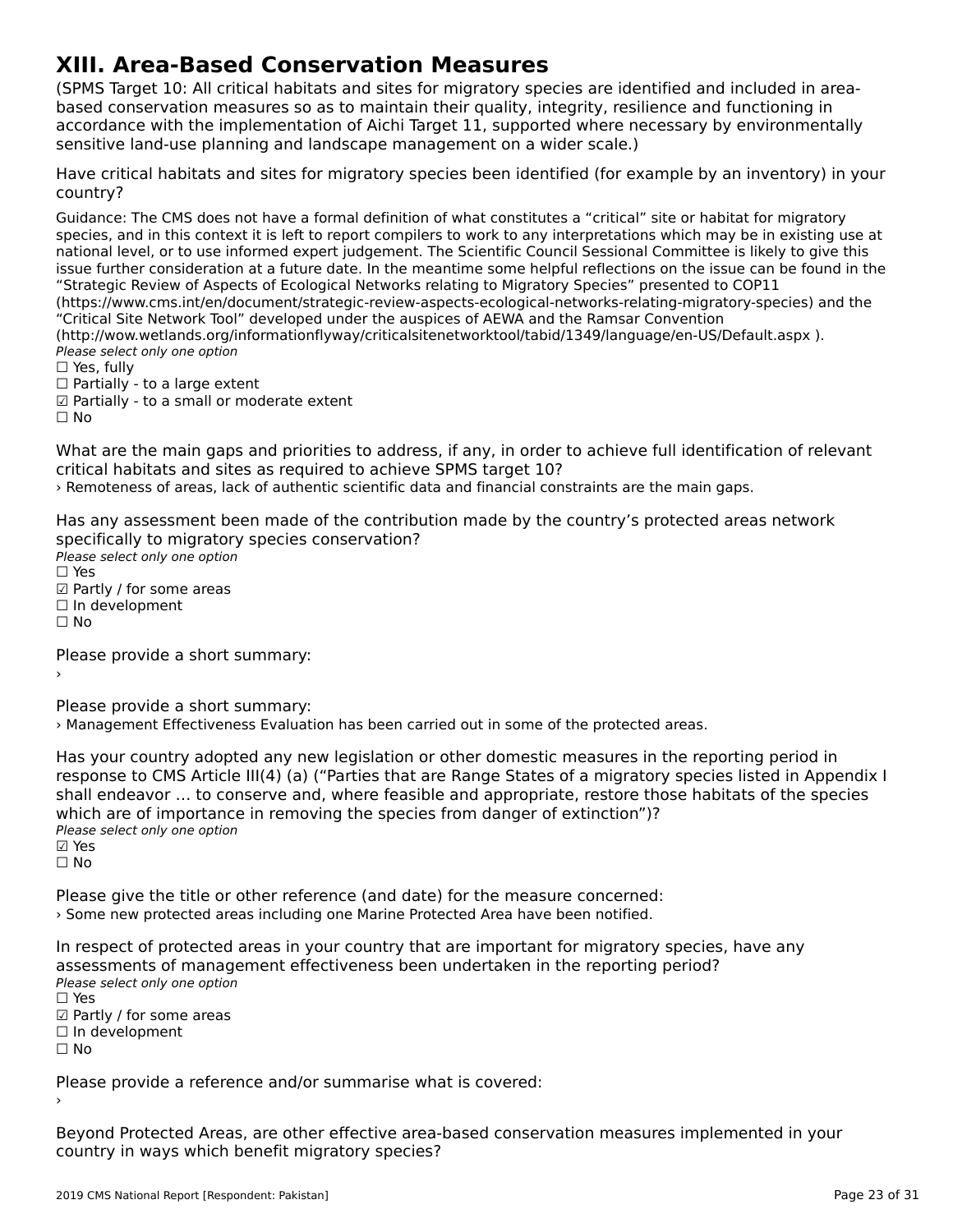Please select only one option *riease*<br>□ Yes ☑ No

Please describe:

Please add any particular information about key steps taken to implement specific provisions in relevant CMS COP Resolutions, including for example:

Resolution 12.7 on ecological networks.

Resolution 12.13 on Important Marine Mammal Areas.

Resolution 12.24 on Marine Protected Area networks in the ASEAN region.

Resolution 12.24 on manne Frotected Area hetworks in the<br>Resolution 12.25 on intertidal and other coastal habitats.

›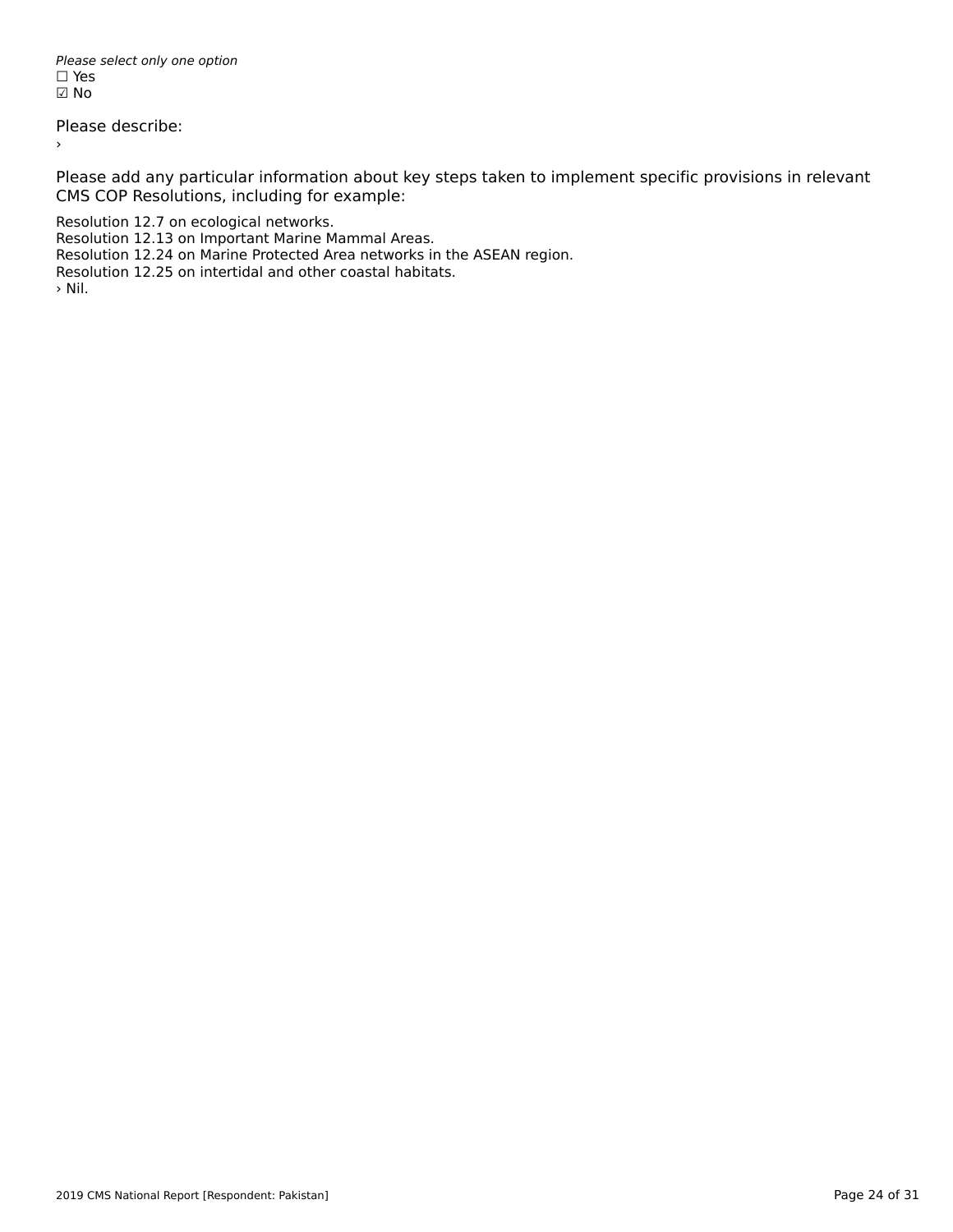# **XIV. Ecosystem Services**

(SPMS Target 11: Migratory species and their habitats which provide important ecosystem services are ה השומר ומודע האודט, ומודע האודט, ומודע האודע ומודע האודע ומודע האודע ומודע האודע ומודע האודע ומודע האודע וואס<br>,maintained at or restored to favourable conservation status, taking into account the needs of women indification at of restored to ravourable conservation status, taking<br>indigenous and local communities and the poor and vulnerable.)

Has any assessment of ecosystem services associated with migratory species (contributing to the achievement of SPMS Target 11) been undertaken in your country since the adoption of the SPMS in 2014? active verticite of 51 145 14<br>Please select only one option

rıease<br>□ Yes □ ies<br>□ Partly / in progress

☑ No

Please provide a short summary (including source references where applicable):

Please provide a short summary (including source references where applicable):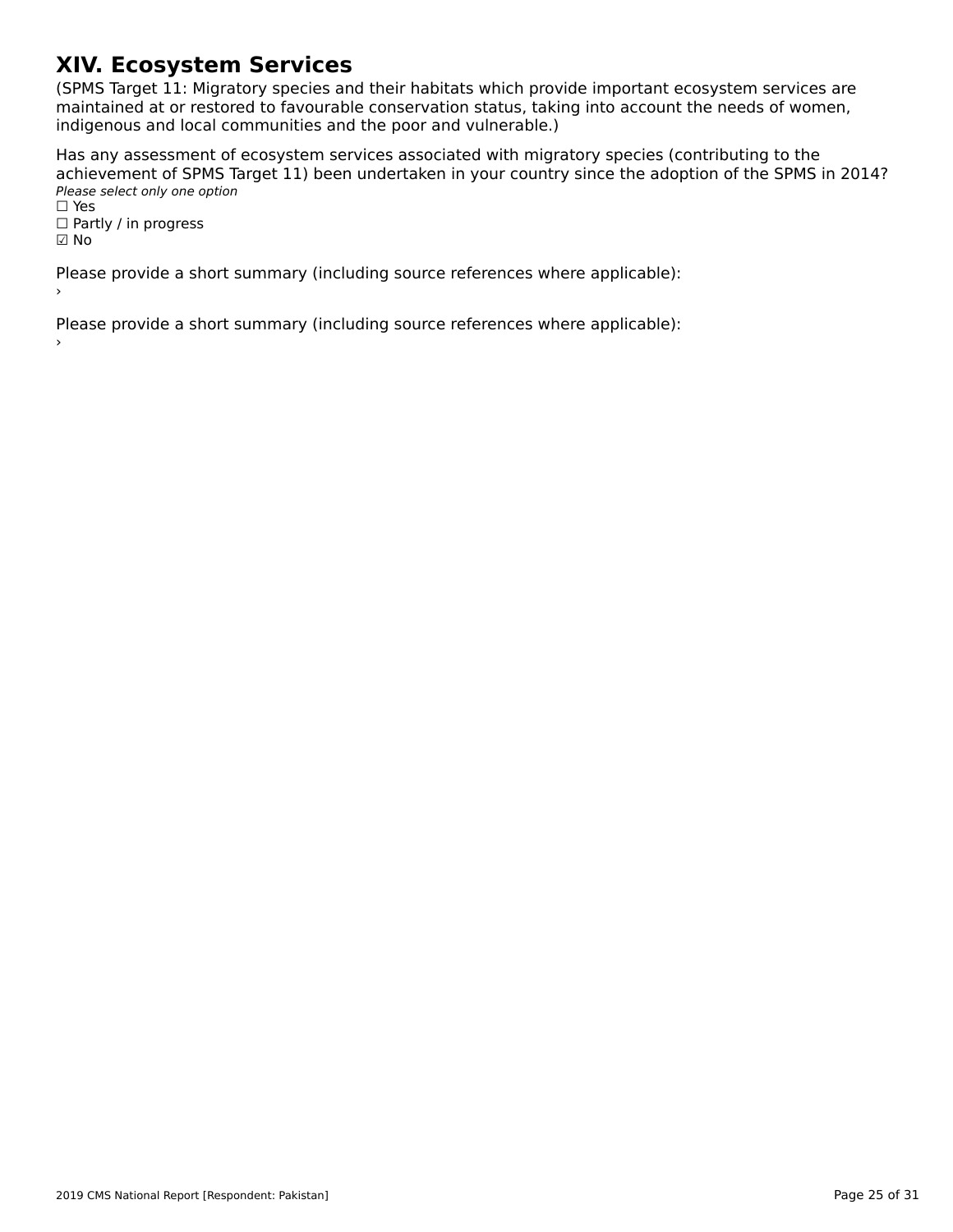# **XV. Safeguarding Genetic Diversity**

(SPMS Target 12: The genetic diversity of wild populations of migratory species is safeguarded, and strategies have been developed and implemented for minimizing genetic erosion.)

Are strategies of relevance to migratory species being developed or implemented to minimize genetic erosion of biodiversity in your country? ⊂rosion of biodiversity<br>Please select only one option

⊠ Yes ☐ No

Please select the relevant strategies (select all that apply):

☑ Captive breeding

□ Captive breeding<br>□ Captive breeding and release

□ Captive breeding and<br>□ Gene typing research

□ Gene typing research<br>□ Reproductive material archives/repositories

☐ Other

›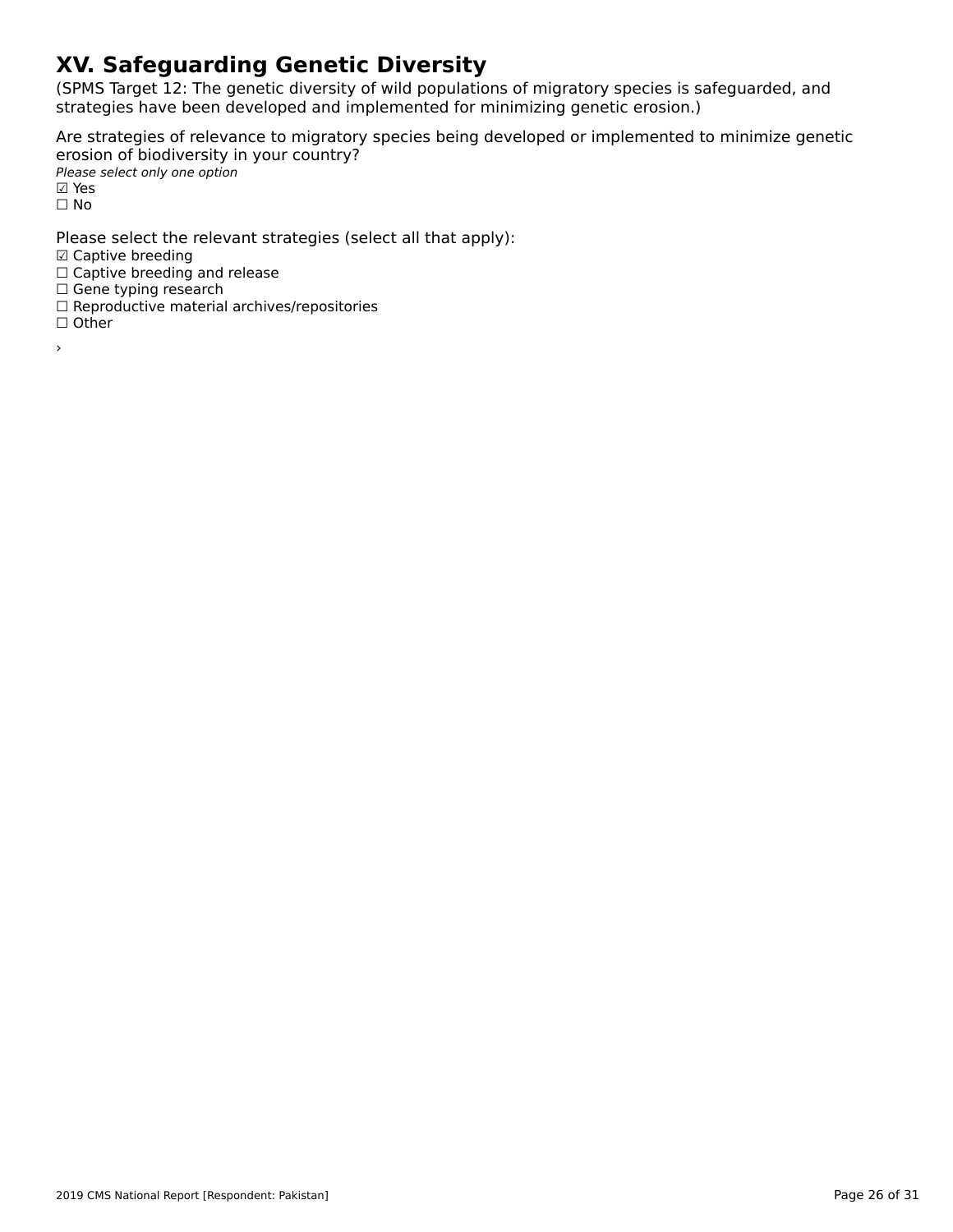# **XVI. National Biodiversity Strategies and Action Plans**

(SPMS Target 13: Priorities for effective conservation and management of migratory species, their habitats and migration systems have been included in the development and implementation of national biodiversity and imgradon systems have been included in the development and implementation or national biodiversi<br>strategies and action plans, with reference where relevant to CMS agreements and action plans and their implementation bodies.)

Are priorities for the conservation and management of migratory species, their habitats and migration systems explicitly addressed by your country's national biodiversity strategy or action plan? Please select only one option ☑ Yes⊠ Yes

☐ No

a. Please provide a link to or attachment of the strategy/action plan › https://www.cbd.int/doc/world/pk/pk-nbsap-v2-en.pdf

b. Please identify the elements in the plan/strategy that are particularly relevant to migratory species, and highlight any specific references to the CMS/CMS instruments› National Biodiversity Strategy and Action Plan (NBSAP) fully acknowledge conservation of migratory species in context of CMS.

c. Please add comments on the implementation of the strategy or action plan concerned. › NBSAP is an approved document which provides guidelines for conservation and management of biodiversity s induct is an a<br>of the country.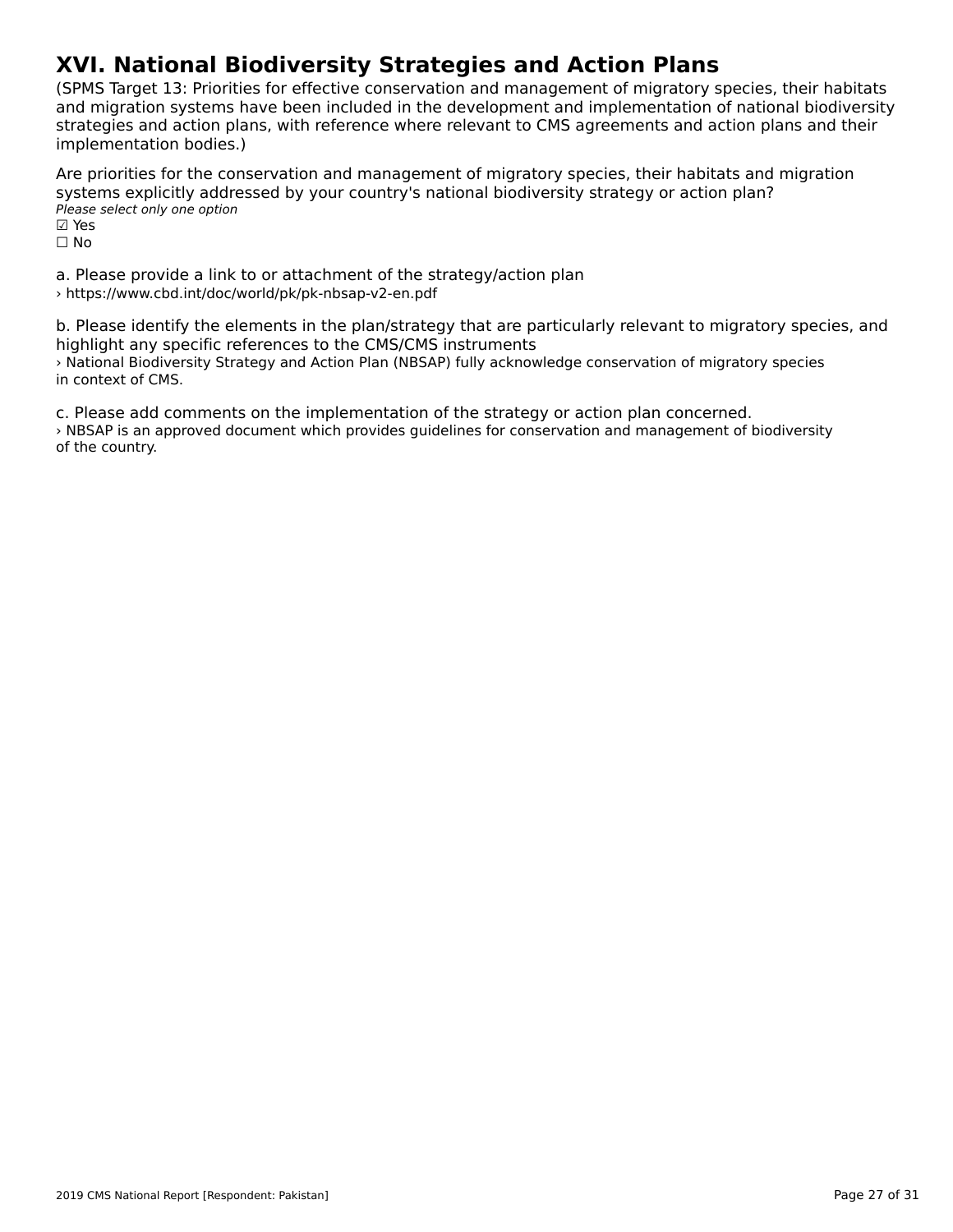#### **XVII. Traditional Knowledge, Innovations and Practices of Indigenous and Local CommunitiesIndigenous and Local Communities**

(SPMS Target 14: The traditional knowledge, innovations and practices of indigenous and local communities relevant for the conservation and sustainable use of migratory species, their habitats and migration<br>relevant for the conservation and sustainable use of migratory species, their habitats and migration relevant for the conservation and sustainable use of migratory species, their nabitats and migration<br>systems, and their customary sustainable use of biological resources, are respected, subject to national systems, and their customary sustainable use or biological resources, are respected, subject to hational<br>legislation and relevant international obligations, with the full and effective participation of indigenous and<br>legis local connectivities, thereby continuumy to the layou and conservation status of migratory species and the ecological connectivity and resilience of their habitats.)

Have actions been taken in your country to foster consideration for the traditional knowledge, innovations and practices of indigenous and local communities that are relevant for the conservation and sustainable use of migratory species, their habitats and migration systems?

ase of migratory specie<br>Please select only one option

- □ ies<br>☑ Partly / in some areas
- ⊠ rai<br>□ No
- □ Not applicable

Have actions been taken in your country to foster effective participation of indigenous and local communities in the conservation and sustainable use of migratory species, their habitats and migration systems?systems?

Please select only one option ☑ Yes

- ⊠ Yes ⊠ाes<br>□ Partly / in some areas
- 
- □ Not applicable

If 'yes' or 'partly/in some areas' to either of the preceding two questions, please select which actions have been taken:

been taken.<br>(select all that apply)

(select all that apply)<br>☑ Research & documentation

- ☑ Research & documenta<br>☑ Engagement initiatives
- ☑ Formal recognition of rights
- ☑ Inclusion in governance mechanisms
- ☐ Management strategies & programmes that integrate traditional and indigenous interests
- ☐ Other

›

Please add comments on the implementation of the actions concerned.

› Communities are actively involved in conservation under community-based trophy hunting programme. Moreover fisher communities are being involved in conservation of marine species; including awareness, training and capacity building in safe release of sea turtles and cetaceans entangled fishing gears.

How would you rank progress since the previous report in your country to achieving Target 14 of the Strategic Plan for Migratory Species (see text above)?

Please select one option:

∩ease select one option<br>Please select only one option

 $\Box$  1. Little or no progress

☑ 2. Some progress but more work is needed

⊡ 2. Some progress but more work is ne<br>□ 3. Positive advances have been made

 $\Box$  3. Fositive advances have been made<br> $\Box$  4. Target substantially achieved (traditional knowledge is fully respected and there is effective participation from

Please add comments on the progress made (where applicable). > N/A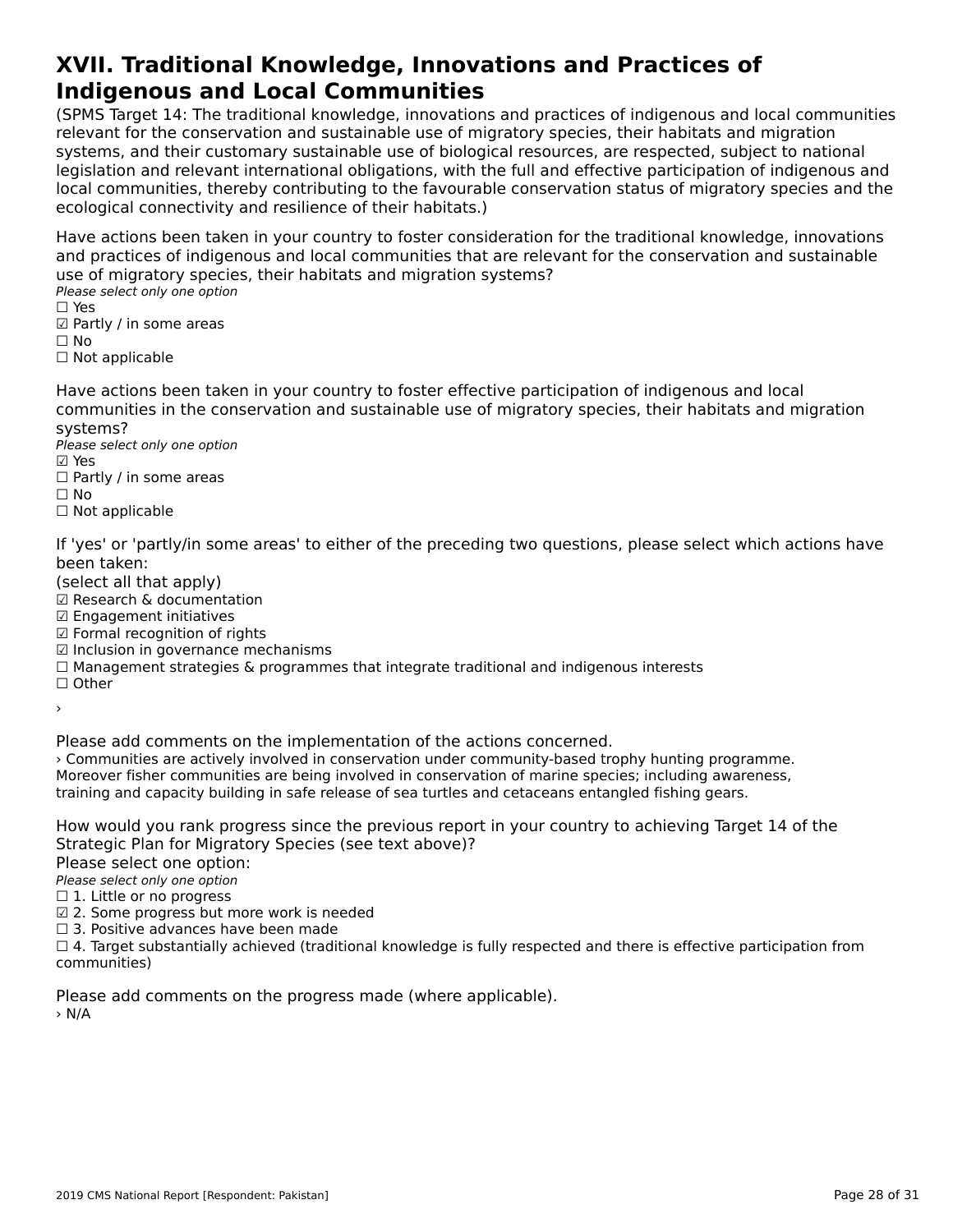# **XVIII. Knowledge, Data and Capacity-Building**

(SPMS Target 15: The science base, information, training, awareness, understanding and technologies ודה ומו הוירוס, anyet נוירוס, וויט service base, ווויטוווומנוסה, differe the screams, their value status and migration systems, their value, functioning, status and relating to migratory species, their habitats and migration systems, their value, functioning, status and<br>trends, and the consequences of their loss, are improved, widely shared and transferred, and effectively applied.)

In the current reporting period, which steps taken in your country have contributed to the achievement of answers given in Section V concerning Space in Section V concerning Space Section V concerning Space in the state of the Section V concerning Space in Section V concerning Space in Section V concerning Space in Section V c answers given in Section V concerning SPMS Target 1 on awareness)

(select all that apply)

☑ Education campaigns in schools

- ☑ Public awareness campaigns ☑ Capacity building
- ☑ Capacity building
- ⊠ Capacity bununig<br>□ Knowledge and data-sharing initiatives
- □ Knowledge and data-sharing initiativ<br>□ Capacity assessments/gap analyses
- □ Capacity assessments/yap anaryses<br>□ Agreements at policy level on research priorities
- □ Agreements at policy is<br>□ Other (please specify):
- 

☐ No steps have been taken

#### **Please describe the contribution these steps have made towards achieving the results defined in Target 15:**

### **Education campaigns in schools**

› Nature clubs have been established at school level which undertake different awareness activities. Moreover information on wildlife species have been included in syllabus.

#### **Public awareness campaigns**

› Awareness raising on importance of wildlife to get positive attitude has been a strong component of different projects implemented by Government and NGOs (celebration of important days, school nature clubs, projects implemented by Government and NOOS (Celet<br>preparation and dissemination of awareness material).

#### **Capacity building**

› Various training and capacity building activities have been undertaken for the field staff including; researchand monitoring of species, controlling illegal wildlife trade and use of modern techniques in wildlife conservation.

## **Knowledge and data-sharing initiatives** ›

## **Capacity assessments/gap analyses** ›

## **Agreements at policy level on research priorities** ›

#### **Other**

›

What assistance (if any) does your country require in order to build sufficient capacity to implement its<br>shlipations under the CMS and relevant Resolutions of the COP?

opligations under the<br>(select all that apply)

☑ Funding support

☑ Technical assistance

⊠ Technical assistance<br>☑ Education/training/mentoring

☑ Other skills development

☑ Provision of equipment or materials □ Frovision of equipment of materials<br>□ Exchange of information & know-how

☐ Research & innovation

☐ Mobilizing volunteer effort (e.g. citizen science)

☐ Other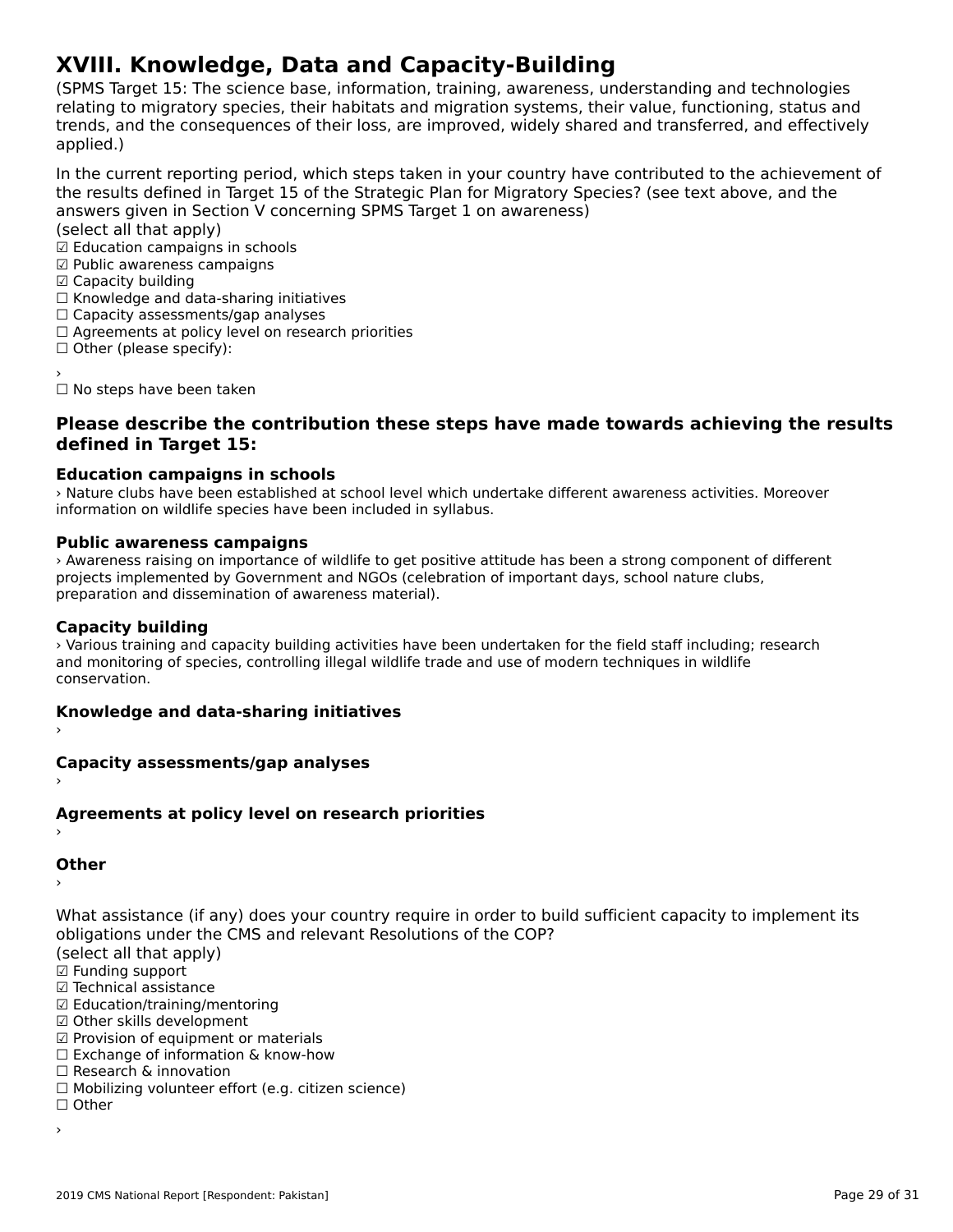### **XIX. Resource Mobilization**

(SPMS Target 16: The mobilization of adequate resources from all sources to implement the Strategic Plan for Migratory Species effectively has increased substantially.)for Migratory Species effectively has increased substantially.)

During the reporting period, has your country made financial or other resources available for conservation activities specifically benefiting migratory species? activities specifically benefiting imgratory specie<br>☑ Yes, made available for activities within the country ⊠ Tes, made available for activities within the country<br>□ Yes, made available for activities in one or more other countries

☐ No

To which particular targets in the Strategic Plan for Migratory Species has this made a

(SPMS, including targets: www.cms.int/en/document/strategic-plan-migratory-species-2015-2023-4) › Target 1, Target 3, Target 4, Target 6, Target 8, Target 10, Target 11, Target 13, Target 15, Target 16.

Please indicate whether the overall levels of resourcing concerned are the same or different from those in the previous reporting period:

Please select only one option ☑ Increased

**☑** Increased

**□ The same** 

☐ Decreased

☐ Not known

During the reporting period, has your country received financial or other resources for conservation activities specifically benefiting migratory species?

αਦਰ victos spectricany se<br>Please select only one option

☐ No

Please select the source(s) concerned (select all that apply):

⊓ease select the source(s) of<br>□ Multilateral investment bank

☑ The Global Environment Facility (GEF)

⊠ The Global Environment Facility (GEF)<br>□ Other intergovernmental programme

☐ Private sector

□ Titvate sector<br>☑ Non-governmental organization(s)

⊠ Non-governmentar organization(s)<br>□ Individual country governments/government agencies (please specify)

′<br>□ Other

›

To which particular targets in the Strategic Plan for Migratory Species has this made a contribution?

(SPMS, including targets: www.cms.int/en/document/strategic-plan-migratory-species-2015-2023-4) › Target 1, Target 3, Target 4, Target 6, Target 8, Target 10, Target 11, Target 13, Target 15, Target 16.> Target 1, Target 3, Target 4, Target 6, Target 8, Target 10, Target 11, Target 13, Target 15, Target 16.

Which migratory species have benefited as a result of this support? › Snow leopard, sea turtles, raptors, pelicans, ducks and gees etc.

Please indicate whether the overall levels of resourcing concerned are the same or different from those in the previous reporting period:

Please select only one option ☑ Increased

**☑** Increased

□ The same

☐ Decreased ☐ Not known

Which are the most important CMS implementation priorities requiring future support in your country? (Name up to three specific types of activity).

› 1. Effective enforcement of wildlife laws through watch and ward

- 2. The curve embreshight of whalle law<br>2. Training and capacity building of staff
- 2. Halling and capacity building of start<br>3. Use of modern techniques in conservation
- 4. Research and monitoring of species

4. Research and mon<br>5. Awareness raising